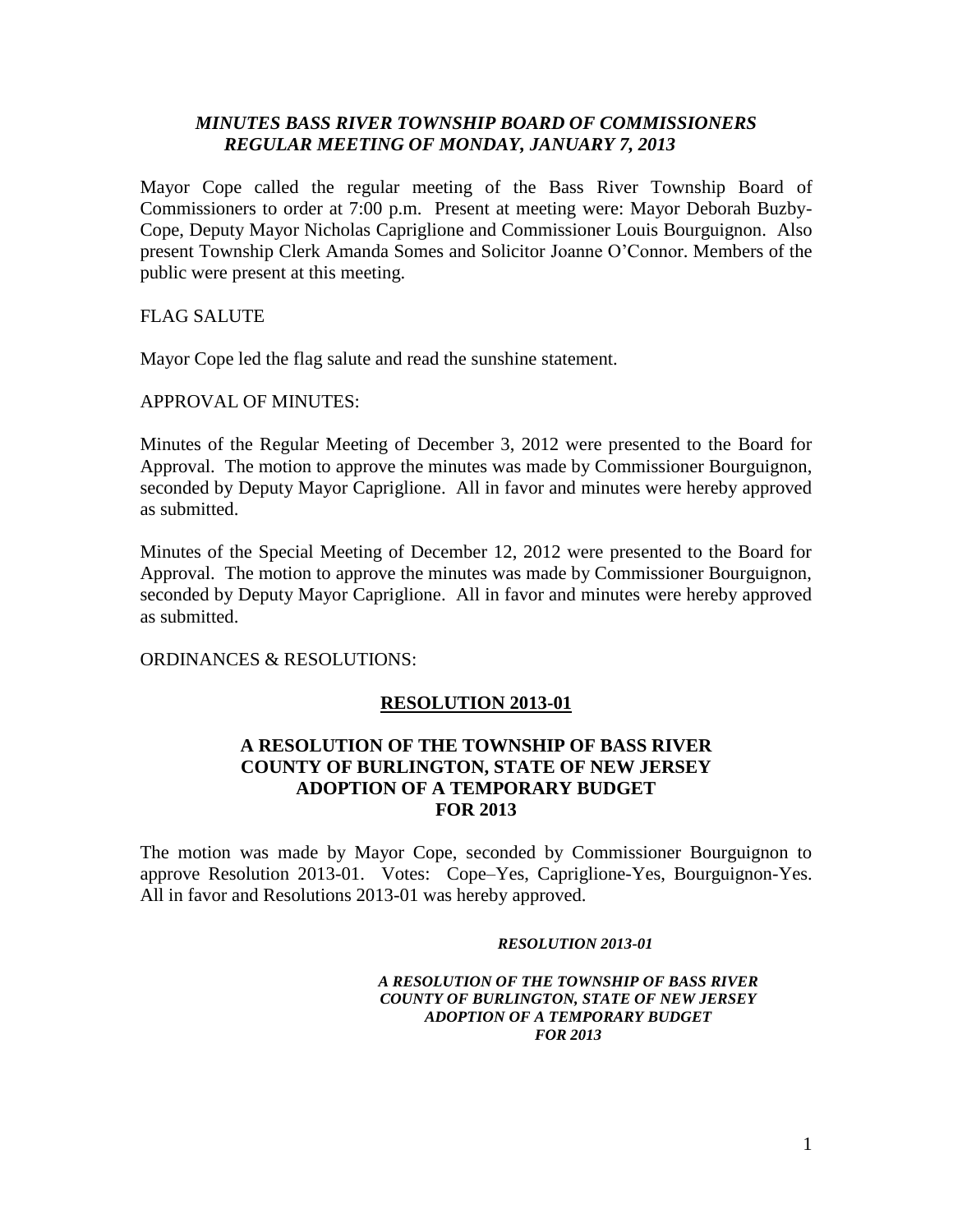*WHEREAS, N.J.S. 40A:4-19 provides that where any contract, commitment or payments are to be made prior to the final adoption of the 2013 CY budget, temporary appropriations should be made for the purpose and amounts required in the manner and time therein provided, and*

 *WHEREAS, the date of this resolution is within the first 30 days of the fiscal year, and*

 *NOW, THEREFORE BE IT RESOLVED, by the Board of Commissioners of the Township of Bass River, County of Burlington, State of New Jersey, that the following hereby constitutes the Temporary Budget for the first quarter of 2013, or until the Municipal Budget is adopted:*

#### *GENERAL FUND*

| <b>DEPARTMENT OF REVENUE &amp; FINANCE</b>             |                       |           |
|--------------------------------------------------------|-----------------------|-----------|
| Director - Revenue & Finance                           | Salaries & Wages      | 1,200.00  |
| <b>Administration &amp; Executive</b>                  | Salaries & Wages      | 3,250.00  |
|                                                        | Other Expenses        | 4,700.00  |
| <b>Municipal Clerk</b>                                 | Salaries & Wages      | 12,500.00 |
|                                                        | <b>Other Expenses</b> | 9,200.00  |
| <b>Financial Administration (Treasury)</b>             | Salaries & Wages      | 9,000.00  |
|                                                        | <b>Other Expenses</b> | 7,000.00  |
| Revenue Administration (Tax Collection)                | Salaries & Wages      | 7,000.00  |
|                                                        | <b>Other Expenses</b> | 3,000.00  |
| Liquidation of TTL                                     | Other Expense         | 100.00    |
| Tax Assessment Administration                          | Salaries & Wages      | 4,500.00  |
|                                                        | <b>Other Expenses</b> | 800.00    |
| Legal Services                                         | <b>Other Expenses</b> | 9,000.00  |
| <b>Engineering Services</b>                            | <b>Other Expenses</b> | 8,000.00  |
| Planning Board                                         | Salaries & Wages      | 1,000.00  |
|                                                        | <b>Other Expenses</b> | 500.00    |
| <b>Sewer Systems</b>                                   | Salaries & Wages      | 2,500.00  |
|                                                        | Other Expenses        | 4,000.00  |
| Utility Expenses & Bulk Purchases:                     |                       |           |
| Telephone                                              |                       | 1,500.00  |
| Gas (Propane)                                          |                       | 500.00    |
| Electricity                                            |                       | 3,500.00  |
| Gasoline                                               |                       | 1,500.00  |
| <b>Telecommunication</b>                               |                       | 100.00    |
| Recycling Tax                                          |                       | 100.00    |
| Zoning Officer                                         | Salaries & Wages      | 750.00    |
|                                                        | <b>Other Expenses</b> | 750.00    |
| <b>DEPARTMENT OF PURLIC WORKS PARKS &amp; PROPERTY</b> |                       |           |

| ры литвить от торые поил», глипь <b>«</b> глот витт |                  |          |
|-----------------------------------------------------|------------------|----------|
| Director – Public Works, Parks & Playgrounds        | Salaries & Wages | 1,200.00 |
| <b>Building &amp; Grounds</b>                       | Other Expenses   | 3.000.00 |
| Streets & Road Maintenance                          | Salaries & Wages | 7,000.00 |
|                                                     | Other Expenses   | 6,000.00 |
| Weed, Fill and Property Control                     | Salaries & Wages | 100.00   |
| Landfill Closure Costs                              | Other Expenses   | 1,200.00 |
| Convenience Center                                  | Salaries & Wages | 7,000.00 |
|                                                     | Other Expenses   | 9,000.00 |
| <b>Utility Maintenance</b>                          | Salaries & Wages | 600.00   |
|                                                     | Other Expense    | 1,000.00 |
| <b>Street Lighting</b>                              | Other Expenses   | 3,500.00 |
|                                                     |                  |          |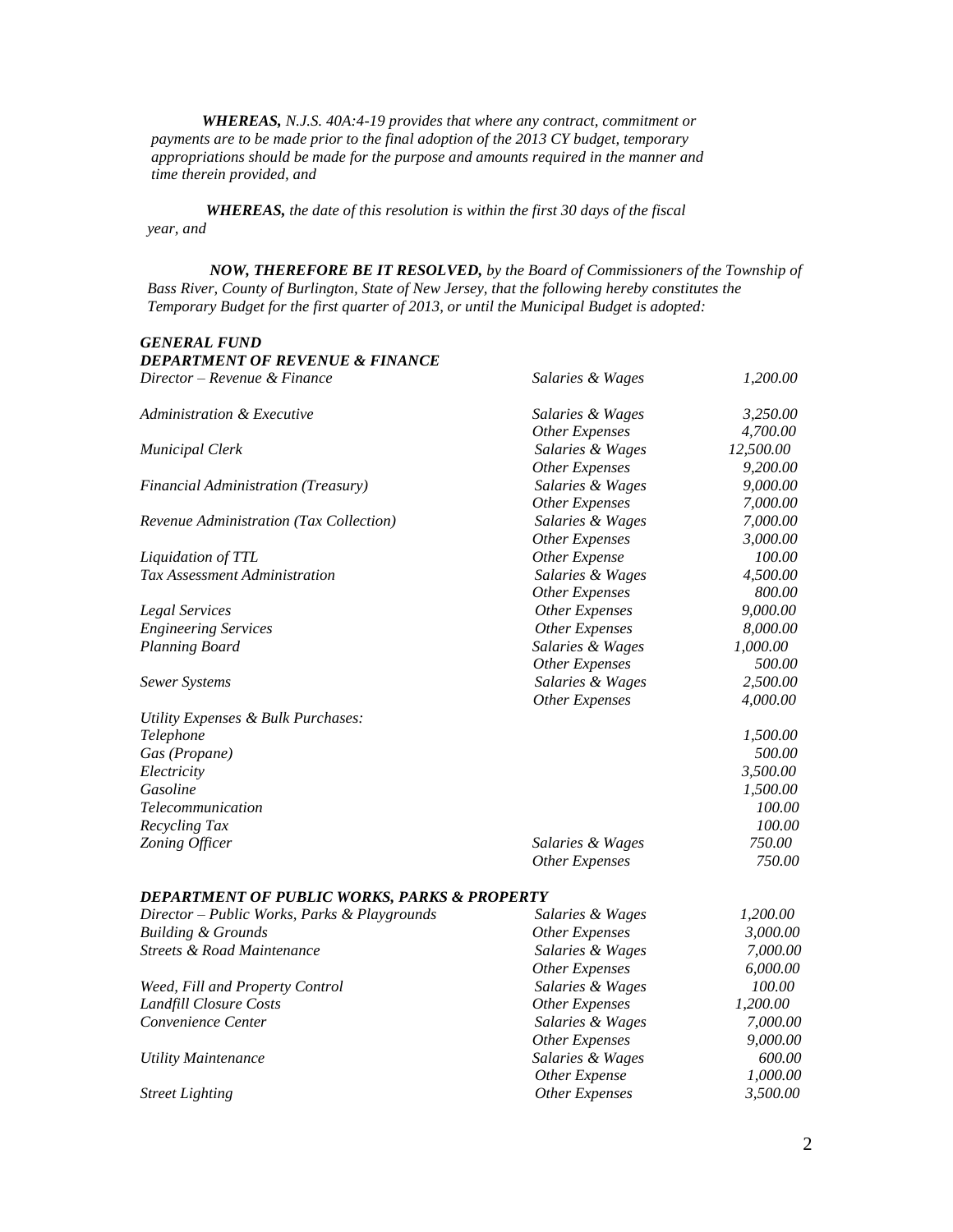### *DEPARTMENT OF PUBLIC AFFAIRS & SAFETY*

| Director – Public Affairs & Safety    | Salaries & Wages        | 1,200.00     |
|---------------------------------------|-------------------------|--------------|
| Aid to Volunteer Fire Companies       | <b>Other Expenses</b>   | 5,500.00     |
| <b>Office of Emergency Management</b> | Salaries & Wages        | 600.00       |
|                                       | <b>Other Expenses</b>   | 600.00       |
| Aid to Volunteer Ambulance Companies  | Other Expenses          | 1,500.00     |
| Municipal Prosecutor's Office         | Other Expenses          | 5,000.00     |
| Bailiff                               | Salary & Wages          | 2,000.00     |
| EMS - First Responder                 | <b>Other Expenses</b>   | 1,000.00     |
| <b>UCC</b> Office                     | Salaries & Wages        | 500.00       |
|                                       | Other Expenses          | 500.00       |
| Code Enforcement                      | Salaries & Wages        | 700.00       |
|                                       | <b>Other Expenses</b>   | 700.00       |
| Mosquito & Pest Control               | <b>Other Expenses</b>   | 200.00       |
| <b>Municipal Court</b>                | Salary & Wages          | 15,000.00    |
|                                       | <b>Other Expenses</b>   | 7,000.00     |
| Public Defender                       | <b>Other Expenses</b>   | 1,500.00     |
| Dog Regulation                        | <b>Other Expenses</b>   | 1,000.00     |
| <i>Insurance:</i>                     |                         |              |
| General Liability & Property          |                         | 9,100.00     |
| Worker's Compensation                 |                         | 22,000.00    |
| <b>STATUTORY EXPENDITURES</b>         |                         |              |
| Contribution to:                      | <b>PERS</b>             | 34,212.00    |
|                                       | Social Security         | 2,000.00     |
|                                       | Unemployment            |              |
|                                       | <i><b>Insurance</b></i> | 500.00       |
| <b>TOTAL 2013 TEMPORARY BUDGET</b>    |                         | \$248,312.00 |

## **RESOLUTION 2013-02**

# **RESOLUTION OF THE TOWNSHIP OF BASS RIVER COUNTY OF BURLINGTON, STATE OF NEW JERSEY AUTHORIZING THE TRANSFERS BETWEEN BUDGET APPROPRIATIONS DURING THE LAST TWO MONTHS OF THE FISCAL YEAR AND THE FIRST THREE MONTHS OF THE ENSUING YEAR**

The motion was made by Mayor Cope, seconded by Commissioner Bourguignon to approve Resolution 2013-02. Votes: Cope–Yes, Capriglione-Yes, Bourguignon-Yes. All in favor and Resolution 2013-02 was hereby approved.

### *RESOLUTION NO. 2013-02*

### *RESOLUTION OF THE TOWNSHIP OF BASS RIVER COUNTY OF BURLINGTON, STATE OF NEW JERSEY AUTHORIZING THE TRANSFERS BETWEEN BUDGET APPROPRIATIONS DURING THE LAST TWO MONTHS OF THE FISCAL YEAR AND THE FIRST THREE MONTHS OF THE ENSUING YEAR.*

*WHEREAS, transfers are permitted between budget appropriations during the last two months for the fiscal year, and the first three months of the ensuing year;*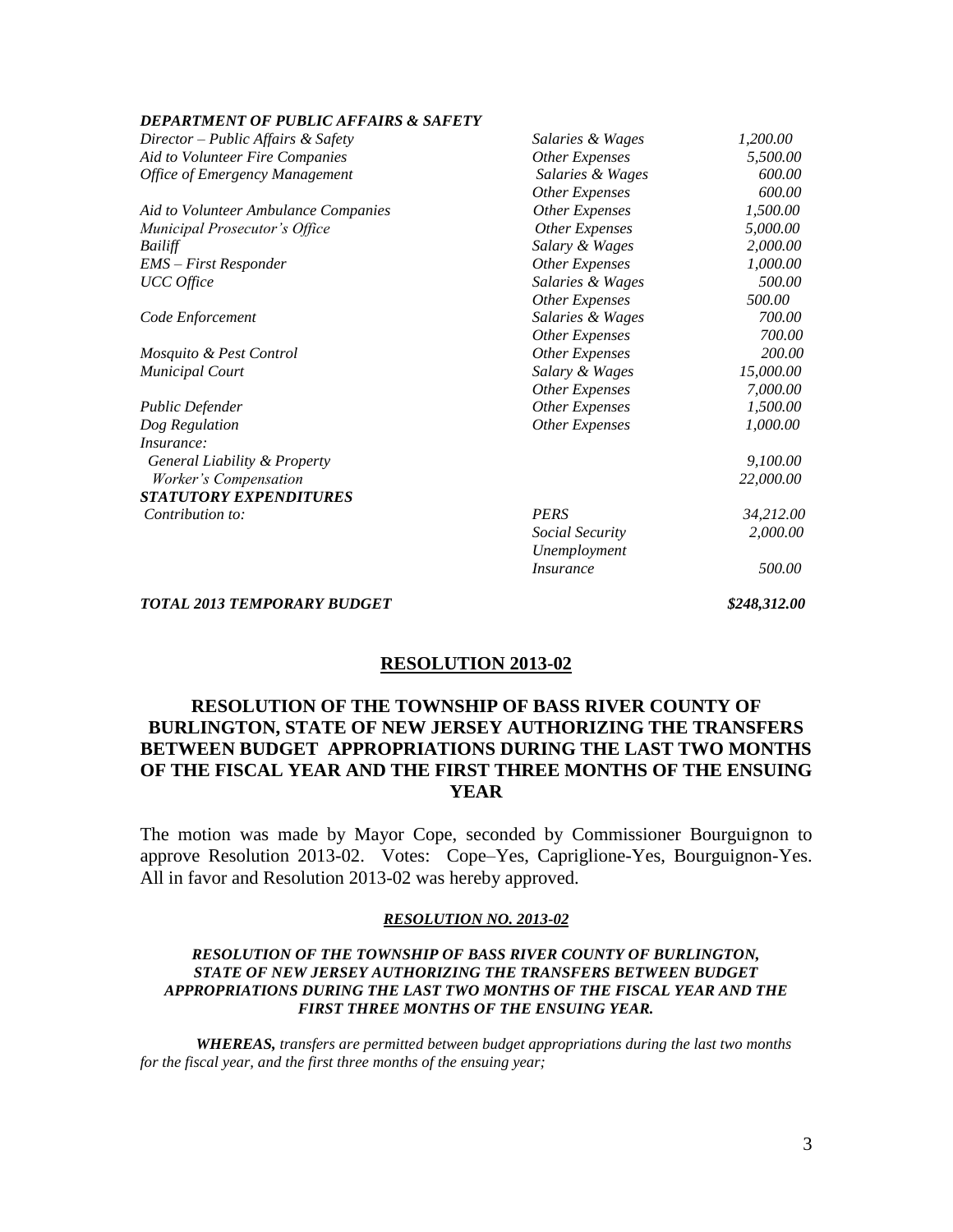*NOW THEREFORE BE IT RESOLVED by the Governing Body, Township of Bass River, County of Burlington, New Jersey; that transfers between 2012 Budget Appropriations are made as follows:*

| <b>CURRENT</b>     | <b>From</b> | To           |
|--------------------|-------------|--------------|
| Planning Board O&E | \$2,400.00  |              |
| Street & Road S&W  | \$1,800.00  |              |
| Dog Regulation O&E |             | 460.00<br>S. |
| Engineering O&E    |             | \$1.340.00   |
| Legal Services O&E |             | \$2,400.00   |
|                    | \$4,200.00  | \$4,200,00   |

*NOW THEREFORE BE IT RESOLVED, by the Governing Body of the Township of Bass River, County of Burlington, New Jersey as follows:*

- *1. That the Governing Body hereby authorizes the necessary transfers for the year 2012.*
- *2. That a certified copy of this resolution shall be kept on file at the Municipal Clerk's office and be forwarded to the Township's certified Municipal Finance Officer.*

## **RESOLUTION 2013-03**

# **A RESOLUTION SETTING THE ANNUAL SALARY AND HOURLY PAY RATES FOR THE 2013 CALENDAR YEAR FOR CERTAIN OFFICERS AND EMPLOYEES OF THE TOWNSHIP OF BASS RIVER**

The motion was made by Commissioner Bourguignon, seconded by Deputy Mayor Capriglione to approve Resolution 2013-03. Votes: Cope–Yes, Capriglione-Yes, Bourguignon-Yes. All in favor and Resolutions 2013-03 was hereby approved.

### *RESOLUTION 2013-03*

## *A RESOLUTION SETTING THE ANNUAL SALARY AND HOURLY PAY RATES FOR THE 2013 CALENDAR YEAR FOR CERTAIN OFFICERS AND EMPLOYEES OF THE TOWNSHIP OF BASS RIVER*

*BE IT RESOLVED by the Board of Commissioners of the Township of Bass River in the County of Burlington and the State of New Jersey at a meeting held on the 7th day of January 2013 that the following pay rate is hereby established for the 2013 calendar year and set as follows pursuant to Salary Ordinance:*

| <i><b>OFFICE/EMPLOYEE</b></i>                    |                          | <i><b>SALARY</b></i> |  |
|--------------------------------------------------|--------------------------|----------------------|--|
| <b>NAME</b>                                      | <b>TITLE</b>             |                      |  |
| DEPARTMENT OF PUBLIC WORKS & PROPERTY            |                          |                      |  |
| Conover, Brandan                                 | Laborer                  | $$7.25$ /hour        |  |
| <b>DEPARTMENT OF PUBLIC AFFAIRS &amp; SAFETY</b> |                          |                      |  |
| Jim Sceurman                                     | Code Enforcement Officer | \$3500/year          |  |

*Jim Sceurman Deputy Zoning Officer \$1500/year*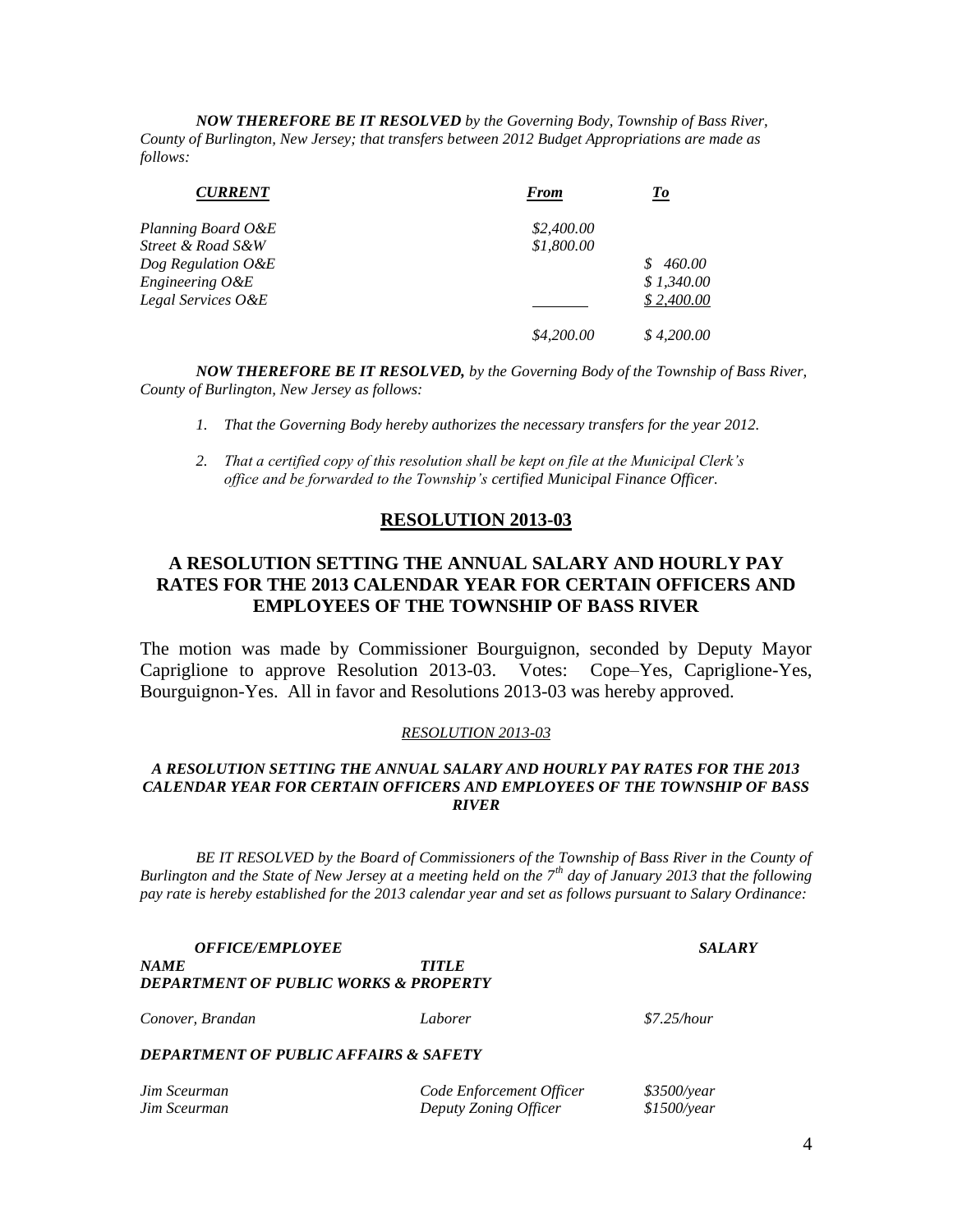## **RESOLUTION OF THE TOWNSHIP OF BASS RIVER, COUNTY OF BURLINGTON, STATE OF NEW JERSEY AUTHORIZING DISPOSAL OF SURPLUS PROPERTY**

The motion was made by Mayor Cope, seconded by Commissioner Bourguignon to approve Resolution 2013-04. Votes: Cope–Yes, Capriglione-Yes, Bourguignon-Yes. All in favor and Resolutions 2013-04 was hereby approved.

#### *RESOLUTION 2013-04*

#### *RESOLUTION OF THE TOWNSHIP OF BASS RIVER, COUNTY OF BURLINGTON, STATE OF NEW JERSEY AUTHORIZING DISPOSAL OF SURPLUS PROPERTY*

*WHEREAS, the Township of Bass River is the owner of certain surplus property which is no longer needed for public use; and*

*WHEREAS, the Board of Commissioners of the Township of Bass River are desirous of selling said surplus property in an "as is" condition without express or implied warranties.*

*NOW, THEREFORE, BE IT RESOLVED by the Board of Commissioners of the Township of Bass River, County of Burlington, State of New Jersey, as follows:*

- *1. The sale of the surplus property shall be conducted through GovDeals pursuant to State Contract A-70967/T2581 in accordance with the terms and conditions of the State Contract. The terms and conditions of the agreement entered into with GovDeals is available online at govdeals.com and also available from the Township Clerk of Bass River Township.*
- *2. The sale will be conducted online and the address of the auction site is govdeals.com*
- *3. The sale is being conducted pursuant to Local Finance Notice 2008-9*
- *4. A list of the surplus property to be sold is as follows:* 
	- *a. 1-Vodavi Communications System with phones and related materials.*
	- *b. Miscellaneous answering machine*
	- *c. Brother Printer*
- *5. The surplus property as identified shall be sold in an "as-is" condition without express or implied warranties with the successful bidder required to execute a Hold Harmless and Indemnification Agreement concerning use of said surplus property.*
- *6. The Township of Bass River reserves the right to accept or reject any bid submitted.*

#### **RESOLUTION 2013-05**

## **RESOLUTION OF THE TOWNSHIP OF BASS RIVER, COUNTY OF BURLINGTON, STATE OF NEW JERSEY APPOINTING KRIS KLUK, P.E., PH.D. AS ENGINEER FOR THE TOWNSHIP OF BASS RIVER**

#### *RESOLUTION 2013-05*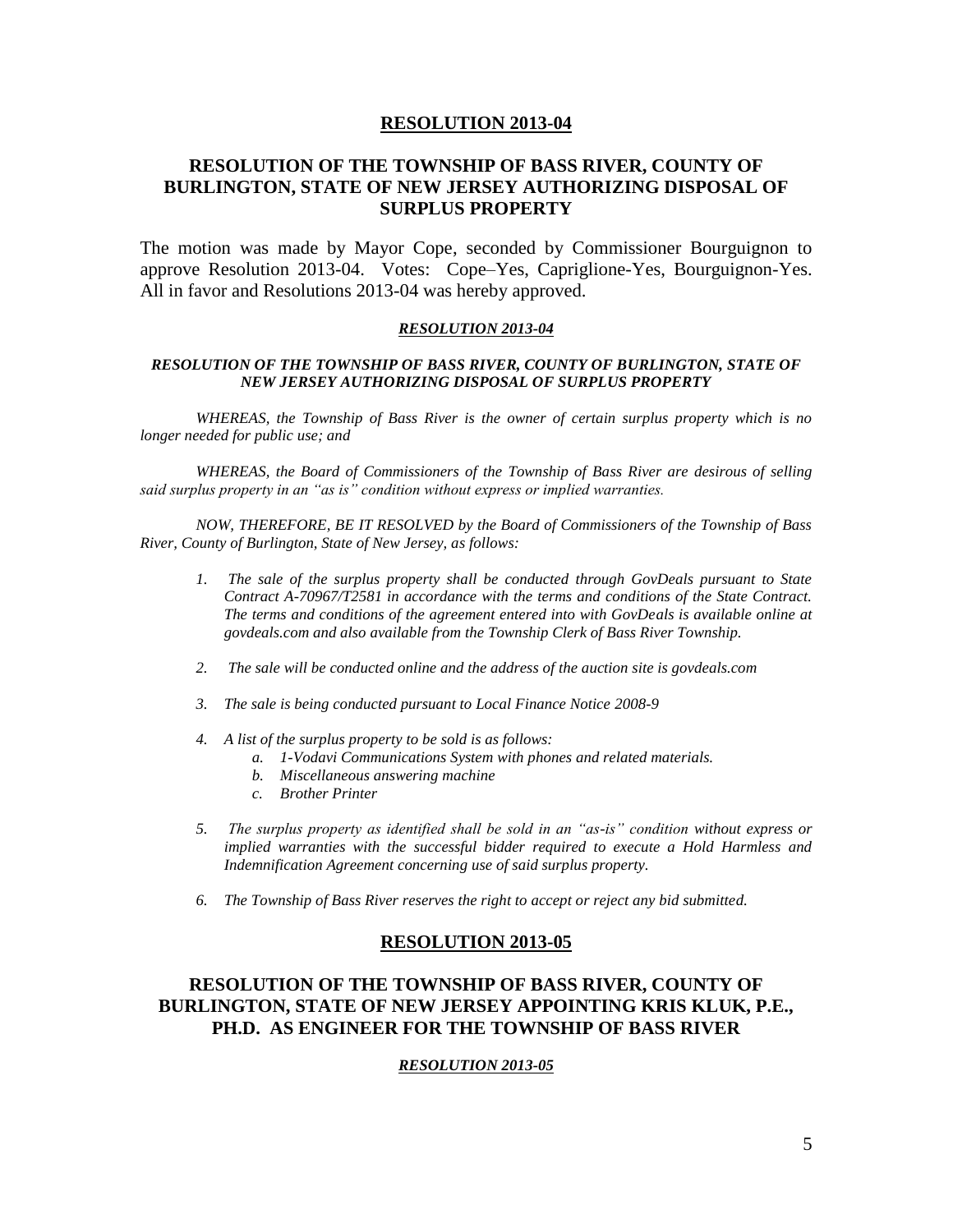### *RESOLUTION OF THE TOWNSHIP OF BASS RIVER, COUNTY OF BURLINGTON, STATE OF NEW JERSEY APPOINTING KRIS KLUK, P.E., PH.D. AS ENGINEER FOR THE TOWNSHIP OF BASS RIVER*

*WHEREAS, the Township of Bass river is in need of the services of a municipal engineer as a nonfair and open contract pursuant to the provisions of N.J.S.A. 19:44A-10.5; AND*

*WHEREAS, Kris Kluk is duly qualified to serve as the municipal engineer for the Township of Bass river; and*

*WHEREAS, it is the desire of the governing body to appoint Kris Kluk of the firm of Kluk Consultants as municipal engineer; and*

*WHEREAS, the Chief Financial Officer has determined and certified in writing that the value of the contract to be awarded under this resolution may exceed \$17,500 in the 2013 municipal budget; and*

*WHEREAS, the anticipated term of this contract is one year; and*

*WHEREAS, the maximum amount of the contract to be awarded under this resolution is set forth in the 2013 municipal budget; and*

*WHEREAS, the Chief Financial Officer has certified that there are funds available for this contract, which certification is annexed hereto; and*

*WHEREAS, the firm of Kluk Consultants has completed and submitted a Business Entity Disclosure Certification which certifies that the firm of Kluk Consultants has not made any reportable contributions to a political or candidate committee in the Township of Bass River in the previous one year, and that the contract will prohibit the firm of Kluk Consultants from making any reportable contributions through the term of the contract; and*

*WHEREAS, the local Public Contracts Law, NJSA 40A:11-1 et seq. authorizes the award of contract for "Professional Services" without competitive bids and requires that the Resolution and contract be made available for public inspection.*

*NOW, THEREFORE, BE IT RESOLVED, by the governing body of the Township of Bass River, County of Burlington, State of New Jersey, as follows:*

- *A. That Kris Kluk, P.E., Ph.D., of the firm of Kluk Consultants is hereby appointed as municipal engineer for the Township of Bass River for a term of one year, commencing January 1, 2013 and ending December 31, 2013.*
- *B. That the Mayor is hereby authorized to execute and the Township Clerk to attest to the agreement with Kris Kluk of the firm of Kluk Consultants.*
- *C. This contract is awarded without competitive bidding as a "Professional Service" in accordance with NJSA 40A:11-5(1)(a)(i) of the Local Public Contracts Law because it is for services to be performed by a person(s) authorized by law to practice a recognized profession.*
- *D. A notice of this action shall be printed once in the official newspaper of the Township of Bass River.*
- *E. This resolution takes effect January 1, 2013.*
- *F. A certified copy of this resolution shall be provided by the Township Clerk to the Chief Financial Officer and to Kris Kluk of the firm Kluk Consultants.*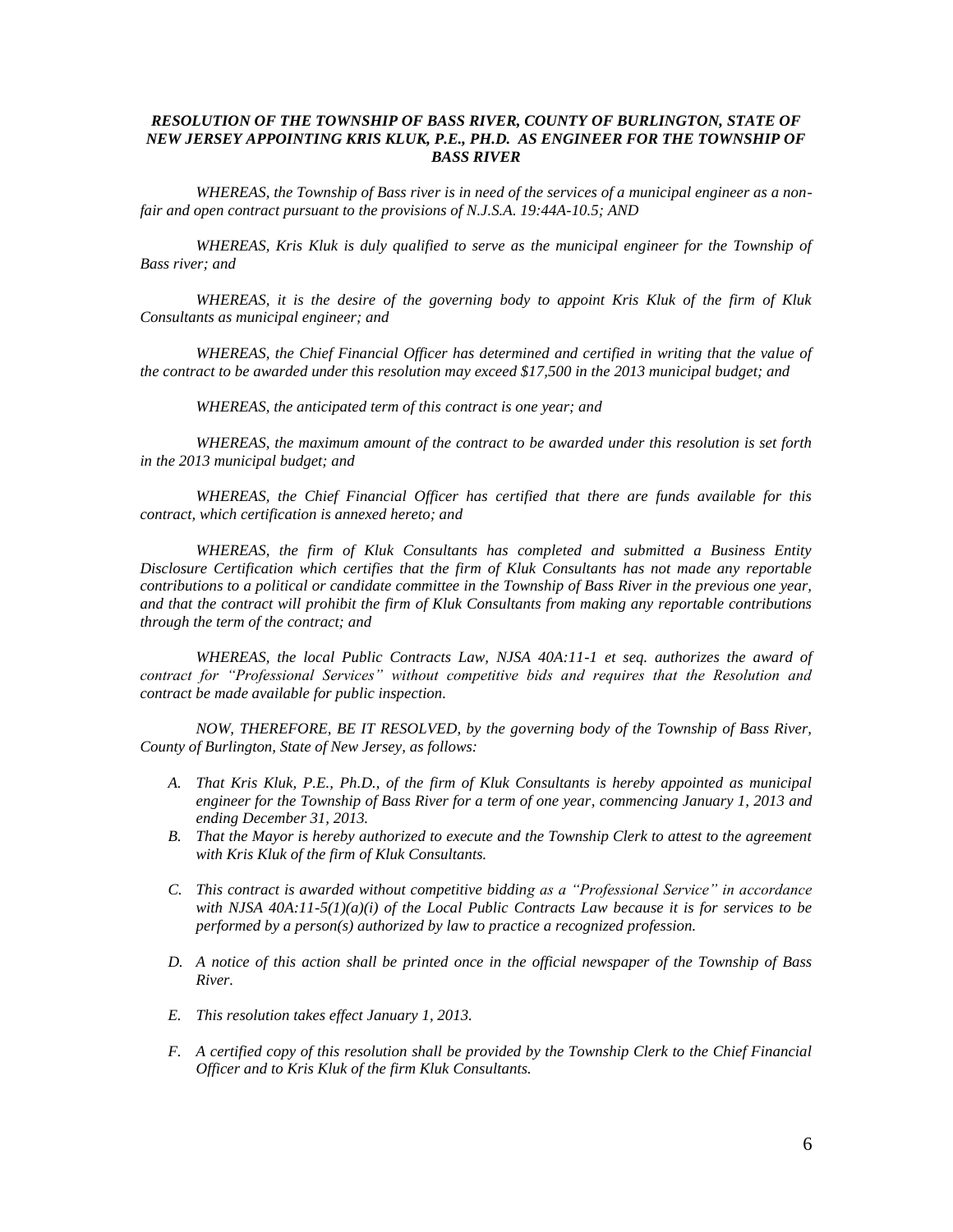- *G. That a certificate of availability of funds executed by the Chief Financial Officer is annexed hereto. The following are the line item appropriations or ordinances that constitute the availability of funds for the contract: Engineering O/E.*
- *H. A certificate demonstrating compliance with NJSA 19:44A-20.8 is attached to the Contract Agreement.*
- *I. A copy of this resolution, as well as the contract agreement is on file with the Municipal Clerk.*
- *J. The Business Disclosure Entity Certification and the Determination of Value will be attached to the contract.*

*Policy.*

### **RESOLUTION 2013-06**

# **RESOLUTION OF THE TOWNSHIP OF BASS RIVER, COUNTY OF BURLINGTON, STATE OF NEW JERSEY APPOINTING MICHAEL P. GROSS, GROSS AND COMPANY AS AUDITOR FOR THE TOWNSHIP OF BASS RIVER**

#### *RESOLUTION 2013-06*

### *RESOLUTION OF THE TOWNSHIP OF BASS RIVER, COUNTY OF BURLINGTON, STATE OF NEW JERSEY APPOINTING MICHAEL P. GROSS, GROSS AND COMPANY AS AUDITOR FOR THE TOWNSHIP OF BASS RIVER*

*WHEREAS, the Township of Bass river is in need of the services of a municipal auditor as a nonfair and open contract pursuant to the provisions of N.J.S.A. 19:44A-10.5; AND*

*WHEREAS, Michael P. Gross is duly qualified to serve as the municipal auditor for the Township of Bass river; and*

*WHEREAS, it is the desire of the governing body to appoint Michael P. Gross of the firm of Gross and Company as municipal auditor; and*

*WHEREAS, the Chief Financial Officer has determined and certified in writing that the value of the contract to be awarded under this resolution may exceed \$17,500 in the 2013 municipal budget; and*

*WHEREAS, the anticipated term of this contract is one year; and*

*WHEREAS, the maximum amount of the contract to be awarded under this resolution is set forth in the 2013 municipal budget; and*

*WHEREAS, the Chief Financial Officer has certified that there are funds available for this contract, which certification is annexed hereto; and*

*WHEREAS, the firm of Gross and Company has completed and submitted a Business Entity Disclosure Certification which certifies that the firm of Gross and Company has not made any reportable contributions to a political or candidate committee in the Township of Bass River in the previous one year, and that the contract will prohibit the firm of Gross and Company from making any reportable contributions through the term of the contract; and*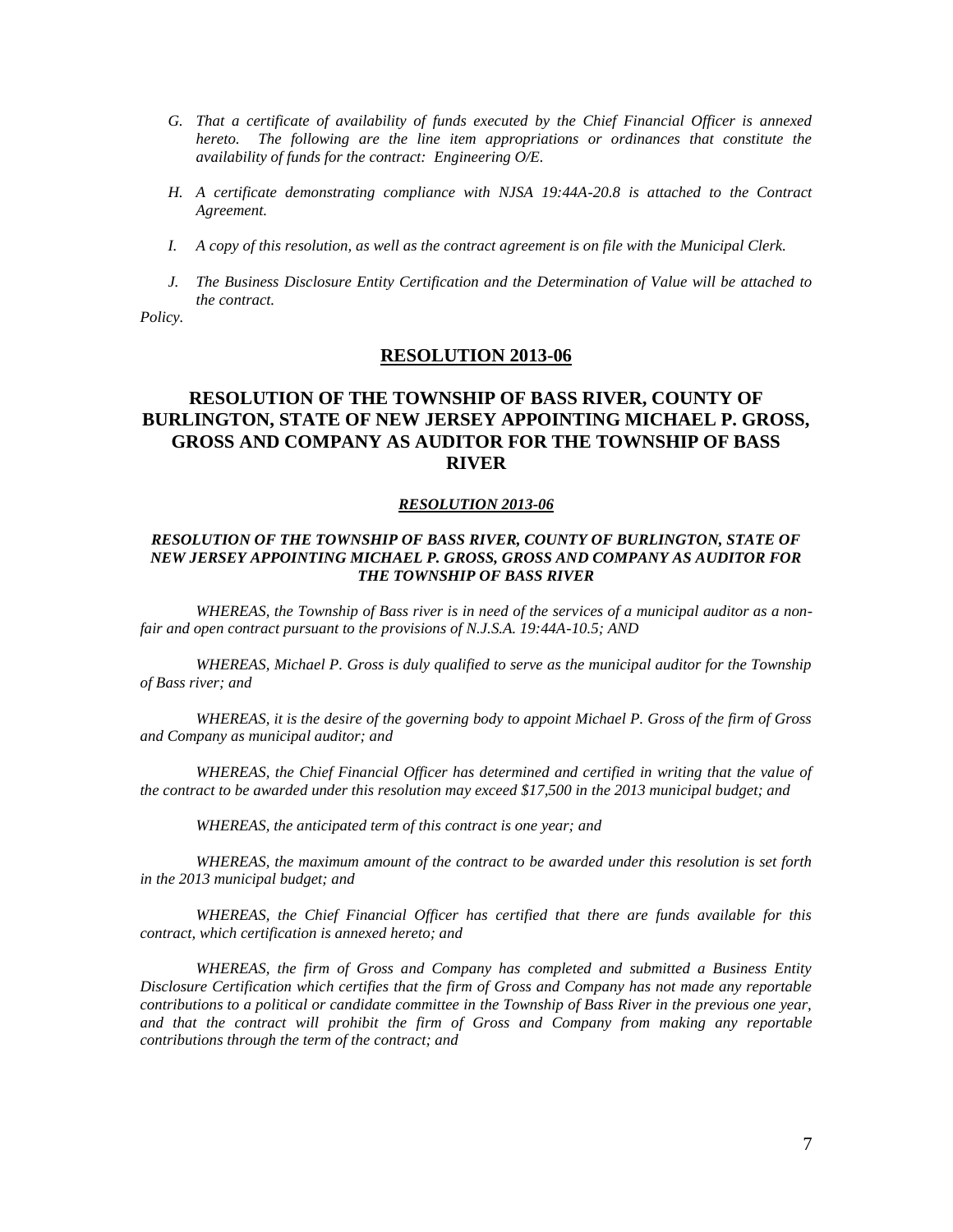*WHEREAS, the local Public Contracts Law, NJSA 40A:11-1 et seq. authorizes the award of contract for "Professional Services" without competitive bids and requires that the Resolution and contract be made available for public inspection.*

*NOW, THEREFORE, BE IT RESOLVED, by the governing body of the Township of Bass River, County of Burlington, State of New Jersey, as follows:*

- *A. That Michael P. Gross of the firm of Gross and Company is hereby appointed as municipal auditor for the Township of Bass River for a term of one year, commencing January 1, 2013 and ending December 31, 2013.*
- *B. That the Mayor is hereby authorized to execute and the Township Clerk to attest to the agreement with Michael P. Gross of the firm of Gross and Company.*
- *C. This contract is awarded without competitive bidding as a "Professional Service" in accordance with NJSA 40A:11-5(1)(a)(i) of the Local Public Contracts Law because it is for services to be performed by a person(s) authorized by law to practice a recognized profession.*
- *D. A notice of this action shall be printed once in the official newspaper of the Township of Bass River.*
- *E. This resolution takes effect January 1, 2013.*
- *F. A certified copy of this resolution shall be provided by the Township Clerk to the Chief Financial Officer and to Michael P. Gross of the firm Gross and Company.*
- *G. That a certificate of availability of funds executed by the Chief Financial Officer is annexed hereto. The following are the line item appropriations or ordinances that constitute the availability of funds for the contract: Audit Services.*
- *H. A certificate demonstrating compliance with NJSA 19:44A-20.8 is attached to the Contract Agreement.*
- *I. A copy of this resolution, as well as the contract agreement is on file with the Municipal Clerk.*
- *J. The Business Disclosure Entity Certification and the Determination of Value will be attached to the contract.*

### **RESOLUTION 2013-07**

# **RESOLUTION OF THE TOWNSHIP OF BASS RIVER, COUNTY OF BURLINGTON, STATE OF NEW JERSEY APPOINTING JOANNE O'CONNOR, ESQ. AS SOLICITOR FOR THE TOWNSHIP OF BASS RIVER**

#### *RESOLUTION 2013-07*

### *RESOLUTION OF THE TOWNSHIP OF BASS RIVER, COUNTY OF BURLINGTON, STATE OF NEW JERSEY APPOINTING JOANNE O'CONNOR, ESQ. AS SOLICITOR FOR THE TOWNSHIP OF BASS RIVER*

*WHEREAS, the Township of Bass river is in need of the services of a municipal solicitor as a nonfair and open contract pursuant to the provisions of N.J.S.A. 19:44A-10.5; AND*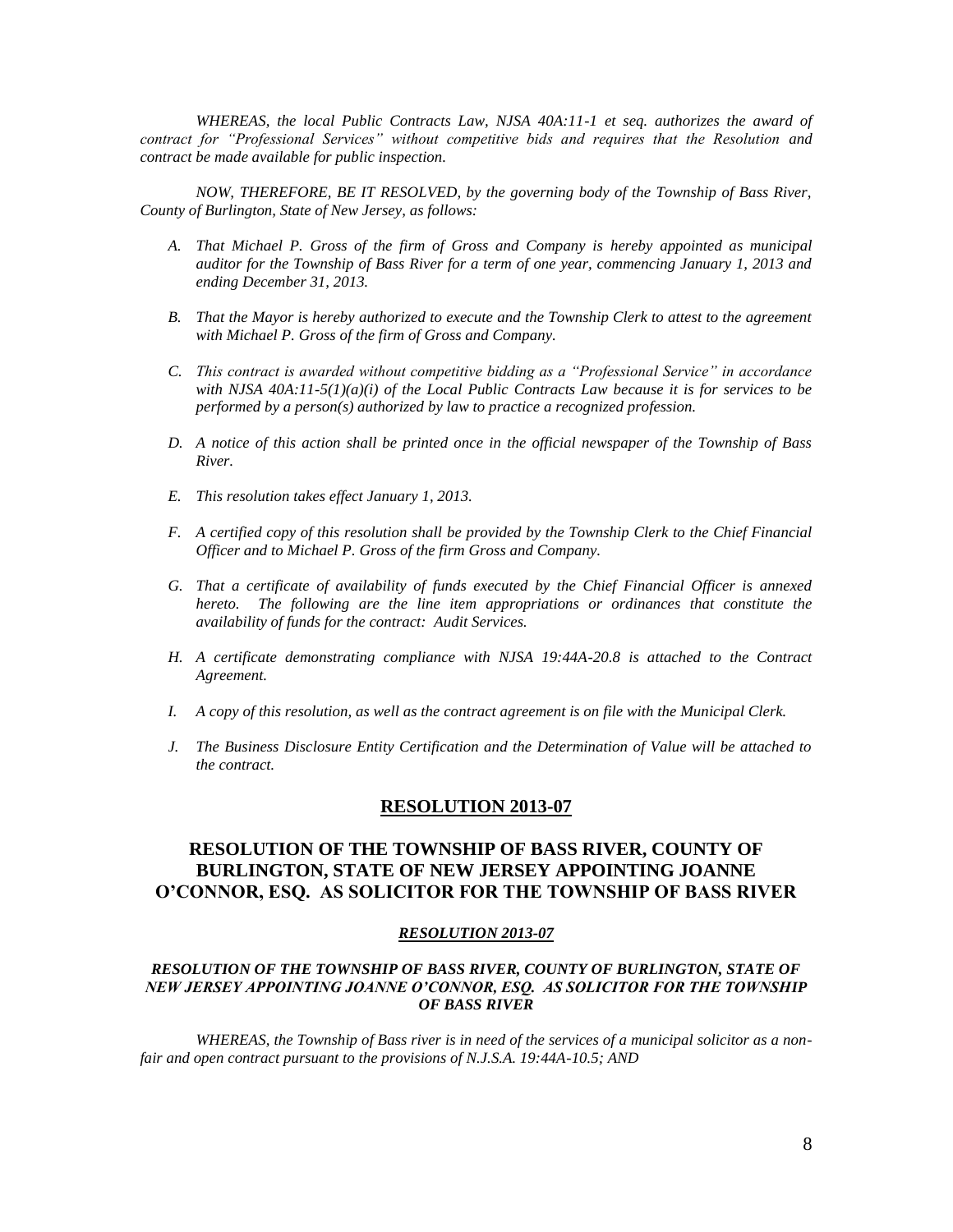*WHEREAS, Joanne O'Connor, Esq. is duly qualified to serve as the municipal solicitor for the Township of Bass river; and*

*WHEREAS, it is the desire of the governing body to appoint Joanne O'Connor, Esq. as municipal solicitor; and*

*WHEREAS, the Chief Financial Officer has determined and certified in writing that the value of the contract to be awarded under this resolution may exceed \$17,500 in the 2013 municipal budget; and*

*WHEREAS, the anticipated term of this contract is one year; and*

*WHEREAS, the maximum amount of the contract to be awarded under this resolution is set forth in the 2013 municipal budget; and*

*WHEREAS, the Chief Financial Officer has certified that there are funds available for this contract, which certification is annexed hereto; and*

*WHEREAS, Joanne O'Connor, Esq. has completed and submitted a Business Entity Disclosure Certification which certifies that Joanne O'Connor, Esq. has not made any reportable contributions to a political or candidate committee in the Township of Bass River in the previous one year, and that the contract will prohibit Joanne O'Connor, Esq. from making any reportable contributions through the term of the contract; and*

*WHEREAS, the local Public Contracts Law, NJSA 40A:11-1 et seq. authorizes the award of contract for "Professional Services" without competitive bids and requires that the Resolution and contract be made available for public inspection.*

*NOW, THEREFORE, BE IT RESOLVED, by the governing body of the Township of Bass River, County of Burlington, State of New Jersey, as follows:*

- *A. That Joanne O'Connor, Esq. is hereby appointed as municipal solicitor for the Township of Bass River for a term of one year, commencing January 1, 2013 and ending December 31, 2013.*
- *B. That the Mayor is hereby authorized to execute and the Township Clerk to attest to the agreement with Joanne O'Connor, Esq..*
- *C. This contract is awarded without competitive bidding as a "Professional Service" in accordance with NJSA 40A:11-5(1)(a)(i) of the Local Public Contracts Law because it is for services to be performed by a person(s) authorized by law to practice a recognized profession.*
- *D. A notice of this action shall be printed once in the official newspaper of the Township of Bass River.*
- *E. This resolution takes effect January 1, 2013.*
- *F. A certified copy of this resolution shall be provided by the Township Clerk to the Chief Financial Officer and to Joanne O'Connor, Esq..*
- *G. That a certificate of availability of funds executed by the Chief Financial Officer is annexed hereto. The following are the line item appropriations or ordinances that constitute the availability of funds for the contract: Legal Services O/E.*
- *H. A certificate demonstrating compliance with NJSA 19:44A-20.8 is attached to the Contract Agreement.*
- *I. A copy of this resolution, as well as the contract agreement is on file with the Municipal Clerk.*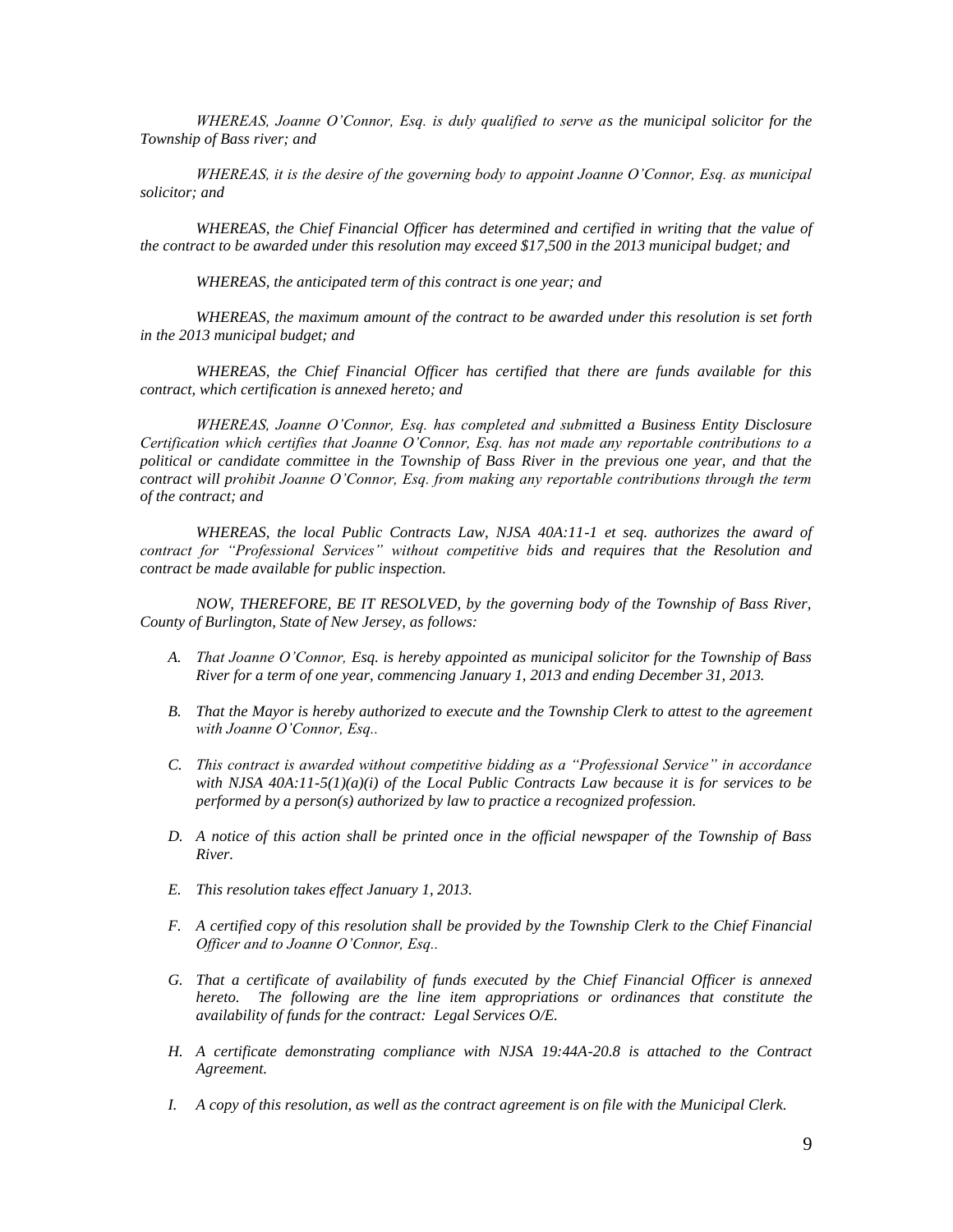*J. The Business Disclosure Entity Certification and the Determination of Value will be attached to the contract.*

### **RESOLUTION 2013-08**

# **RESOLUTION OF THE TOWNSHIP OF BASS RIVER, COUNTY OF BURLINGTON, STATE OF NEW JERSEY APPOINTING RUSSELL P. CHERKOS AS PROSECUTOR FOR THE TOWNSHIP OF BASS RIVER**

#### *RESOLUTION 2013-08*

### *RESOLUTION OF THE TOWNSHIP OF BASS RIVER, COUNTY OF BURLINGTON, STATE OF NEW JERSEY APPOINTING RUSSELL P. CHERKOS AS PROSECUTOR FOR THE TOWNSHIP OF BASS RIVER*

*WHEREAS, the Township of Bass river is in need of the services of a municipal prosecutor as a non-fair and open contract pursuant to the provisions of N.J.S.A. 19:44A-10.5; AND*

*WHEREAS, Russell P. Cherkos is duly qualified to serve as the municipal prosecutor for the Township of Bass river; and*

*WHEREAS, it is the desire of the governing body to appoint Russell P. Cherkos of the firm of Dasti, Mruphy, McGuckin, Ulaky, Cherkos & Connors as municipal prosecutor; and*

*WHEREAS, the Chief Financial Officer has determined and certified in writing that the value of the contract to be awarded under this resolution may exceed \$17,500 in the 2013 municipal budget; and*

*WHEREAS, the anticipated term of this contract is one year; and*

*WHEREAS, the maximum amount of the contract to be awarded under this resolution is set forth in the 2013 municipal budget; and*

*WHEREAS, the Chief Financial Officer has certified that there are funds available for this contract, which certification is annexed hereto; and*

*WHEREAS, the firm of Dasti, Murphy, McGuckin, Ulaky, Cherkos & Connors has completed and submitted a Business Entity Disclosure Certification which certifies that the firm of Dasti, Mruphy, McGuckin, Ulaky, Cherkos & Connors has not made any reportable contributions to a political or candidate committee in the Township of Bass River in the previous one year, and that the contract will prohibit the firm of Dasti, Mruphy, McGuckin, Ulaky, Cherkos & Connors from making any reportable contributions through the term of the contract; and*

*WHEREAS, the local Public Contracts Law, NJSA 40A:11-1 et seq. authorizes the award of contract for "Professional Services" without competitive bids and requires that the Resolution and contract be made available for public inspection.*

*NOW, THEREFORE, BE IT RESOLVED, by the governing body of the Township of Bass River, County of Burlington, State of New Jersey, as follows:*

*A. That Russell P. Cherkos of the firm of Dasti, Mruphy, McGuckin, Ulaky, Cherkos & Connors is hereby appointed as municipal prosecutor for the Township of Bass River for a term of one year, commencing January 1, 2013 and ending December 31, 2013.*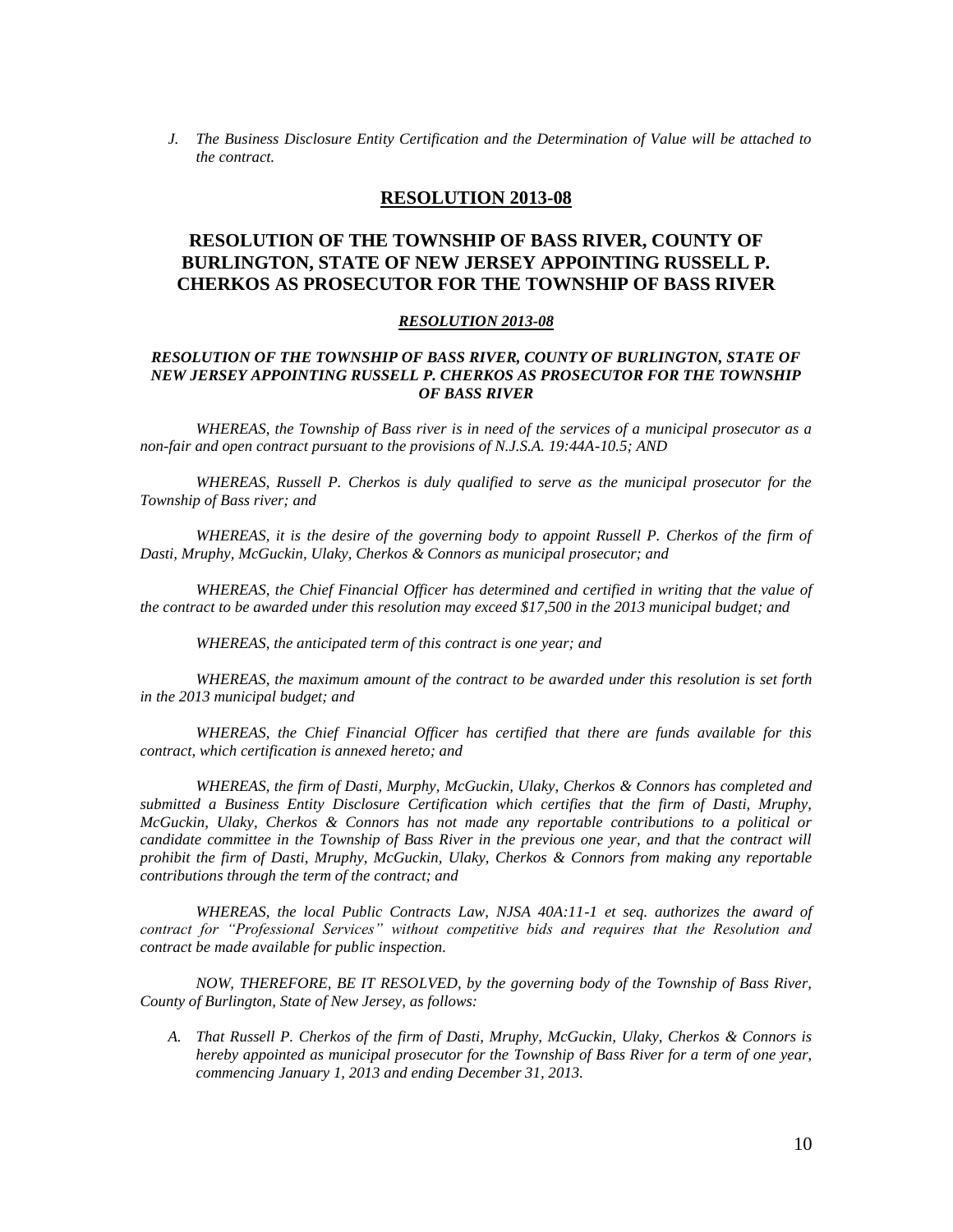- *B. That the Mayor is hereby authorized to execute and the Township Clerk to attest to the agreement with Russell P. Cherkos of the firm of Dasti, Mruphy, McGuckin, Ulaky, Cherkos & Connors.*
- *C. This contract is awarded without competitive bidding as a "Professional Service" in accordance with NJSA 40A:11-5(1)(a)(i) of the Local Public Contracts Law because it is for services to be performed by a person(s) authorized by law to practice a recognized profession.*
- *D. A notice of this action shall be printed once in the official newspaper of the Township of Bass River.*
- *E. This resolution takes effect January1, 2013.*
- *F. A certified copy of this resolution shall be provided by the Township Clerk to the Chief Financial Officer and to Russell P. Cherkos of the firm Dasti, Mruphy, McGuckin, Ulaky, Cherkos & Connors.*
- *G. That a certificate of availability of funds executed by the Chief Financial Officer is annexed hereto. The following are the line item appropriations or ordinances that constitute the availability of funds for the contract: Municipal Prosecutor O/E.*
- *H. A certificate demonstrating compliance with NJSA 19:44A-20.8 is attached to the Contract Agreement.*
- *I. A copy of this resolution, as well as the contract agreement is on file with the Municipal Clerk.*
- *J. The Business Disclosure Entity Certification and the Determination of Value will be attached to the contract.*

# **A RESOLUTION AUTHORIZING APPOINTMENT OF MUNICIPAL CONFLICT MUNICIPAL PROSECUTOR, PUBLIC DEFENDER, AND CONFLICT PUBLIC DEFENDER FOR YEAR 2013**

#### *RESOLUTION 2013-09*

### *A RESOLUTION AUTHORIZING APPOINTMENT OF MUNICIPAL CONFLICT MUNICIPAL PROSECUTOR, PUBLIC DEFENDER, AND CONFLICT PUBLIC DEFENDER FOR YEAR 2013*

*WHEREAS, by Washington Township Ordinance No. 1991-7 and the like Ordinance of the Township of Bass River in Burlington County a consolidated Municipal Court was created; and*

*WHEREAS, there exists a need for the appointment of a Conflict Municipal Prosecutor, Public Defender, and Conflict Public Defender, with regard to said Court;*

*NOW, THEREFORE, BE IT RESOLVED, by the Board of Commissioner of the Township of Bass River, County of Burlington, and State of New Jersey, that Jeremy Price, Esq., is appointed Public Defender, that Christopher Koutsouris, of the firm Dasti, Murphy, McGuckin, Ulaky, Cherkos & Connors and Nicholas Monaco, Esq., of the firm Dasti, Murphy, McGuckin, Ulaky, Cherkos & Connors, and Law Offices of Citta, Holzapfel, et als., and Gerard Traynor, Esq. are appointed Conflict Prosecutors and the Jerry Steiner, Esq., and George Emmer, Esq., are appointed Conflict Public Defenders, for the year 2013.*

### **RESOLUTION 2013-10**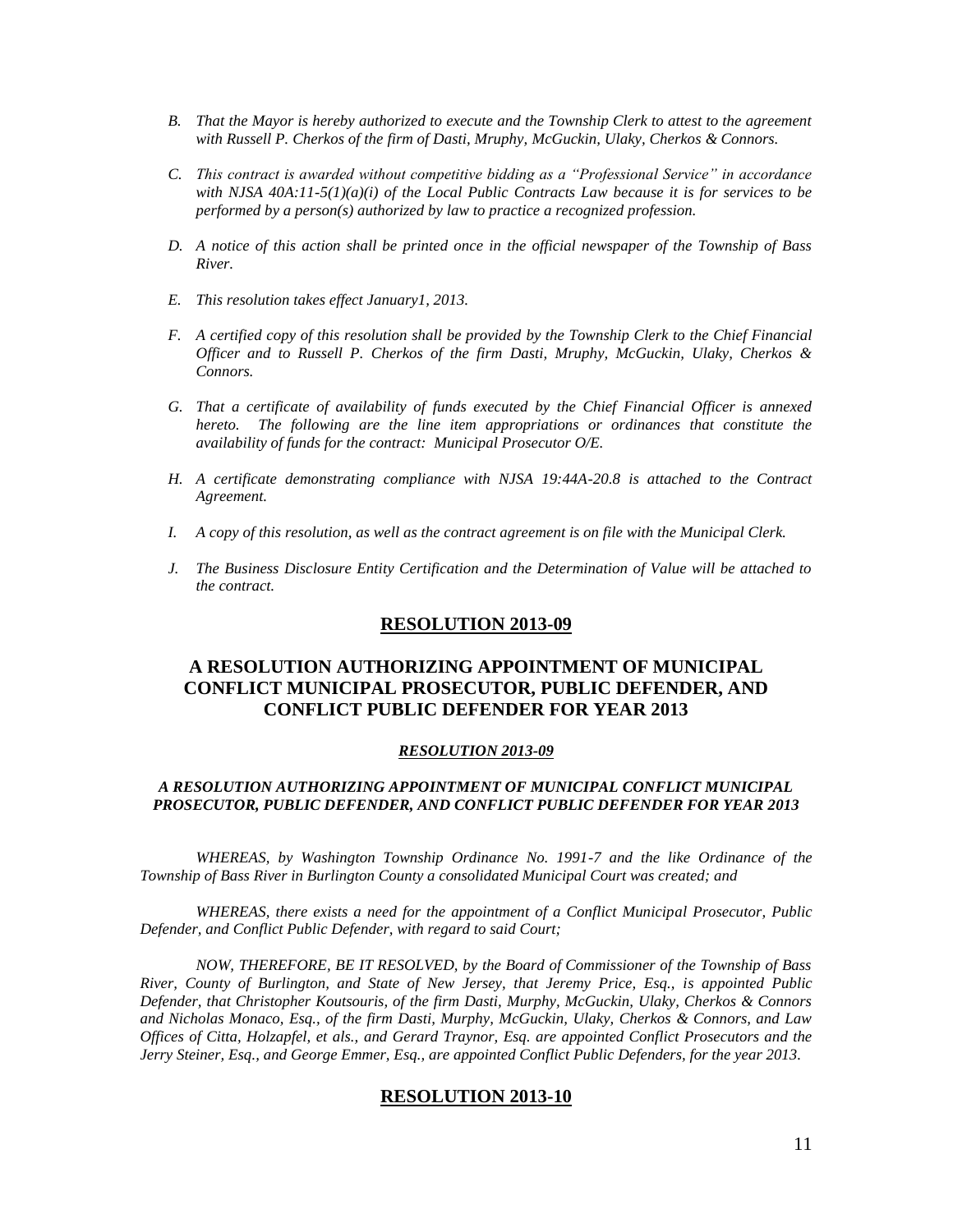# **RESOLUTION OF THE TOWNSHIP OF BASS RIVER, COUNTY OF BURLINGTON, STATE OF NEW JERSEY APPOINTING CHRISTOPHER J. NORMAN, ESQ. AS SOLICITOR FOR THE PLANNING/ZONING BOARD OF THE TOWNSHIP OF BASS RIVER**

#### *RESOLUTION 2013-10*

### *RESOLUTION OF THE TOWNSHIP OF BASS RIVER, COUNTY OF BURLINGTON, STATE OF NEW JERSEY APPOINTING CHRISTOPHER J. NORMAN, ESQ. AS SOLICITOR FOR THE PLANNING/ZONING BOARD OF THE TOWNSHIP OF BASS RIVER*

*WHEREAS, the Township of Bass river is in need of the services of a Planning/Zoning Board Solicitor as a non-fair and open contract pursuant to the provisions of N.J.S.A. 19:44A-10.5; AND*

*WHEREAS, Christopher J. Norman, Esq. is duly qualified to serve as the solicitor of the Planning/Zoning Board for the Township of Bass river; and*

*WHEREAS, it is the desire of the governing body to appoint Christopher J. Norman, Esq. as Planning/Zoning Board Solicitor; and*

*WHEREAS, the Chief Financial Officer has determined and certified in writing that the value of the contract to be awarded under this resolution may exceed \$17,500 in the 2013 municipal budget; and*

*WHEREAS, the anticipated term of this contract is one year; and*

*WHEREAS, the maximum amount of the contract to be awarded under this resolution is set forth in the 2013 municipal budget; and*

*WHEREAS, the Chief Financial Officer has certified that there are funds available for this contract, which certification is annexed hereto; and*

*WHEREAS, Christopher J. Norman, Esq. has completed and submitted a Business Entity Disclosure Certification which certifies that Christopher J. Norman, Esq. has not made any reportable contributions to a political or candidate committee in the Township of Bass River in the previous one year, and that the contract will prohibit Christopher J. Norman, Esq. from making any reportable contributions through the term of the contract; and*

*WHEREAS, the local Public Contracts Law, NJSA 40A:11-1 et seq. authorizes the award of contract for "Professional Services" without competitive bids and requires that the Resolution and contract be made available for public inspection.*

*NOW, THEREFORE, BE IT RESOLVED, by the governing body of the Township of Bass River, County of Burlington, State of New Jersey, as follows:*

- *A. That Christopher J. Norman, Esq. is hereby appointed as Planning/Zoning Board solicitor for the Township of Bass River for a term of one year, commencing January 1, 2013 and ending December 31, 2013.*
- *B. That the Mayor is hereby authorized to execute and the Township Clerk to attest to the agreement with Christopher J. Norman, Esq..*
- *C. This contract is awarded without competitive bidding as a "Professional Service" in accordance with NJSA 40A:11-5(1)(a)(i) of the Local Public Contracts Law because it is for services to be performed by a person(s) authorized by law to practice a recognized profession.*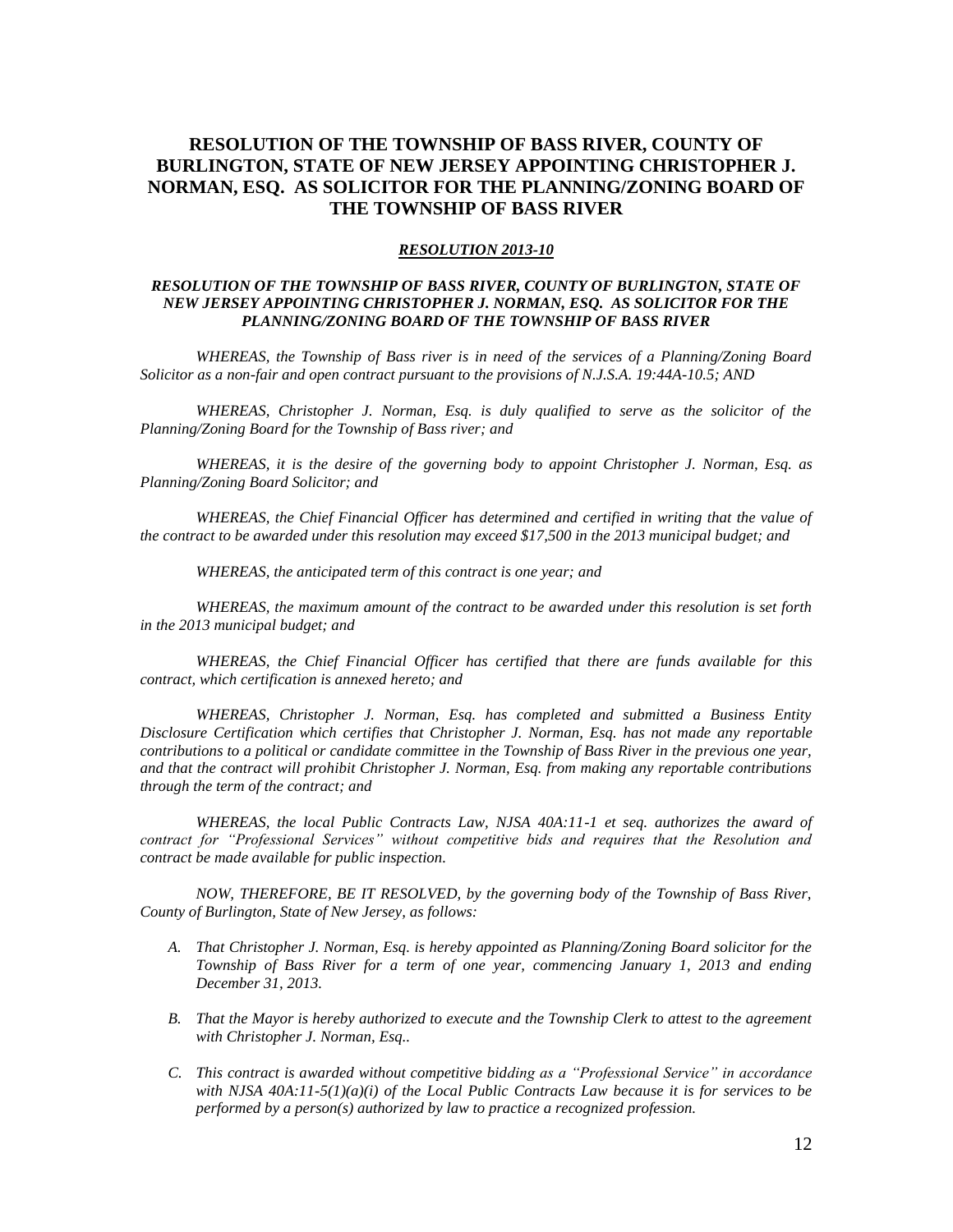- *D. A notice of this action shall be printed once in the official newspaper of the Township of Bass River.*
- *E. This resolution takes effect January 1, 2013.*
- *F. A certified copy of this resolution shall be provided by the Township Clerk to the Chief Financial Officer and to Christopher J. Norman, Esq..*
- *G. That a certificate of availability of funds executed by the Chief Financial Officer is annexed hereto. The following are the line item appropriations or ordinances that constitute the availability of funds for the contract: Planning Board O/E.*
- *H. A certificate demonstrating compliance with NJSA 19:44A-20.8 is attached to the Contract Agreement.*
- *I. A copy of this resolution, as well as the contract agreement is on file with the Municipal Clerk.*
- *J. The Business Disclosure Entity Certification and the Determination of Value will be attached to the contract.*

# **A RESOLUTION APPOINTING ANIMAL CAPTURE & CONTROL SERVICES FOR ANIMAL CONTROL SERVICES FOR THE TOWNSHIP OF BASS RIVER FOR THE YEAR 2013**

### *RESOLUTION 2013-11*

### *A RESOLUTION APPOINTING ANIMAL CAPTURE & CONTROL SERVICES FOR ANIMAL CONTROL SERVICES FOR THE TOWNSHIP OF BASS RIVER FOR THE YEAR 2013*

*WHEREAS, New Jersey State Statutes provide that a certified officer may be appointed for the purpose of controlling animals within the several municipalities of the State; and*

*WHEREAS, Animal Capture & Control Services are a certified in animal control; and*

*WHEREAS, the Township of Bass River acting on behalf of the health, safety and welfare of its citizens is desirous of providing animal control.*

*NOW, THEREFORE, BE IT RESOLVED by the Board of Commissioners of the Township of Bass River, County of Burlington, State of New Jersey, as follows:*

*SECTION 1: Animal Capture and Control Services will be appointed for Animal Control Services for the Township of Bass River for the year 2013 subject to execution of an Agreement between said Animal Capture and Control Services and Bass River Township.*

*SECTION 2: The Mayor and Clerk are authorized to execute such agreement on behalf of the Township of Bass River*

#### **RESOLUTION 2013-12**

## **A RESOLUTION APPOINTING JIM SCEURMAN CODE ENFORCEMENT OFFICER FOR THE TOWNSHIP OF BASS RIVER FOR THE YEAR 2013**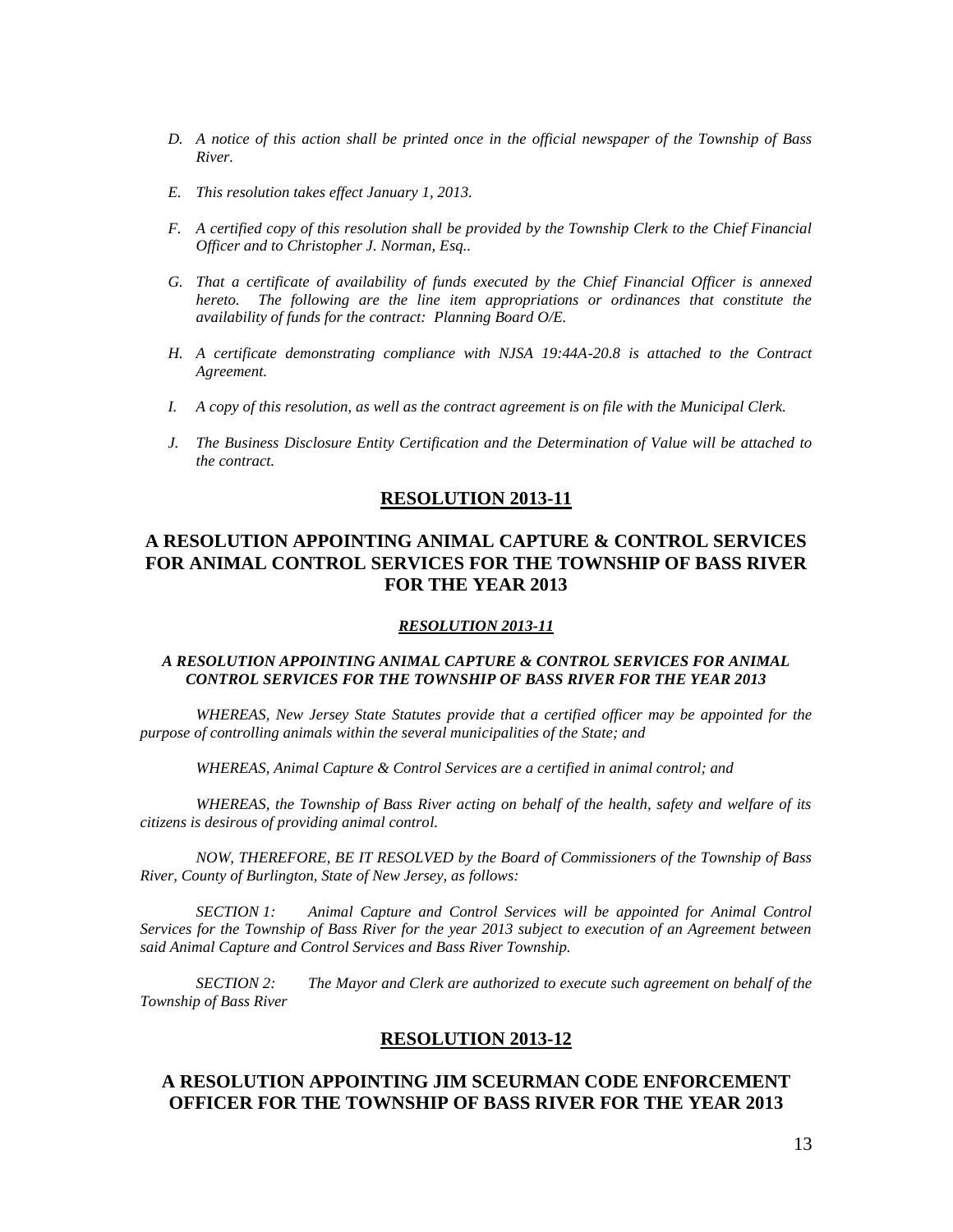### *A RESOLUTION APPOINTING JIM SCEURMAN CODE ENFORCEMENT OFFICER FOR THE TOWNSHIP OF BASS RIVER FOR THE YEAR 2013*

*WHEREAS, there exists a need for a Code Enforcement Officer;*

*NOW, THEREFORE, BE IT RESOLVED by the Board of Commissioners of the Township of Bass River, County of Burlington, State of New Jersey as follows:*

*Jim Sceurman is appointed Code Enforcement Officer of the Township of Bass River affective January 1, 2013 – December 31, 2013.*

### **RESOLUTION 2013-13**

# **A RESOLUTION APPOINTING JIM SCEURMAN DEPUTY ZONING ENFORCEMENT OFFICER FOR THE TOWNSHIP OF BASS RIVER FOR THE YEAR 2013**

#### *RESOLUTION 2013-13*

### *A RESOLUTION APPOINTING JIM SCEURMAN DEPUTY ZONING ENFORCEMENT OFFICER FOR THE TOWNSHIP OF BASS RIVER FOR THE YEAR 2013*

*WHEREAS, there exists a need for a Deputy Zoning Enforcement Officer;*

*NOW, THEREFORE, BE IT RESOLVED by the Board of Commissioners of the Township of Bass River, County of Burlington, State of New Jersey as follows:*

*Jim Sceurman is appointed Deputy Zoning Enforcement Officer of the Township of Bass River affective January 1, 2013 – December 31, 2013.*

#### **RESOLUTION 2013-14**

## **RESOLUTION OF THE TOWNSHIP OF BASS RIVER, COUNTY OF BURLINGTON, STATE OF NEW JERSEY APPOINTING, RICHARD IRETON, AS SAFETY COORDINATOR FOR THE TOWNSHIP OF BASS RIVER**

#### *RESOLUTION 2013-14*

### *RESOLUTION OF THE TOWNSHIP OF BASS RIVER, COUNTY OF BURLINGTON, STATE OF NEW JERSEY APPOINTING, RICHARD IRETON, AS SAFETY COORDINATOR FOR THE TOWNSHIP OF BASS RIVER*

*WHEREAS, it is the desire of the Mayor and Board of Commissioners of the, Township of Bass River to appoint, Richard Ireton as Safety Coordinator for the Township of Bass River.*

*NOW, THEREFORE, BE IT RESOLVED by the Mayor and Board of Commissioners of the Township of Bass River, County of Burlington, State of New Jersey, as follows:*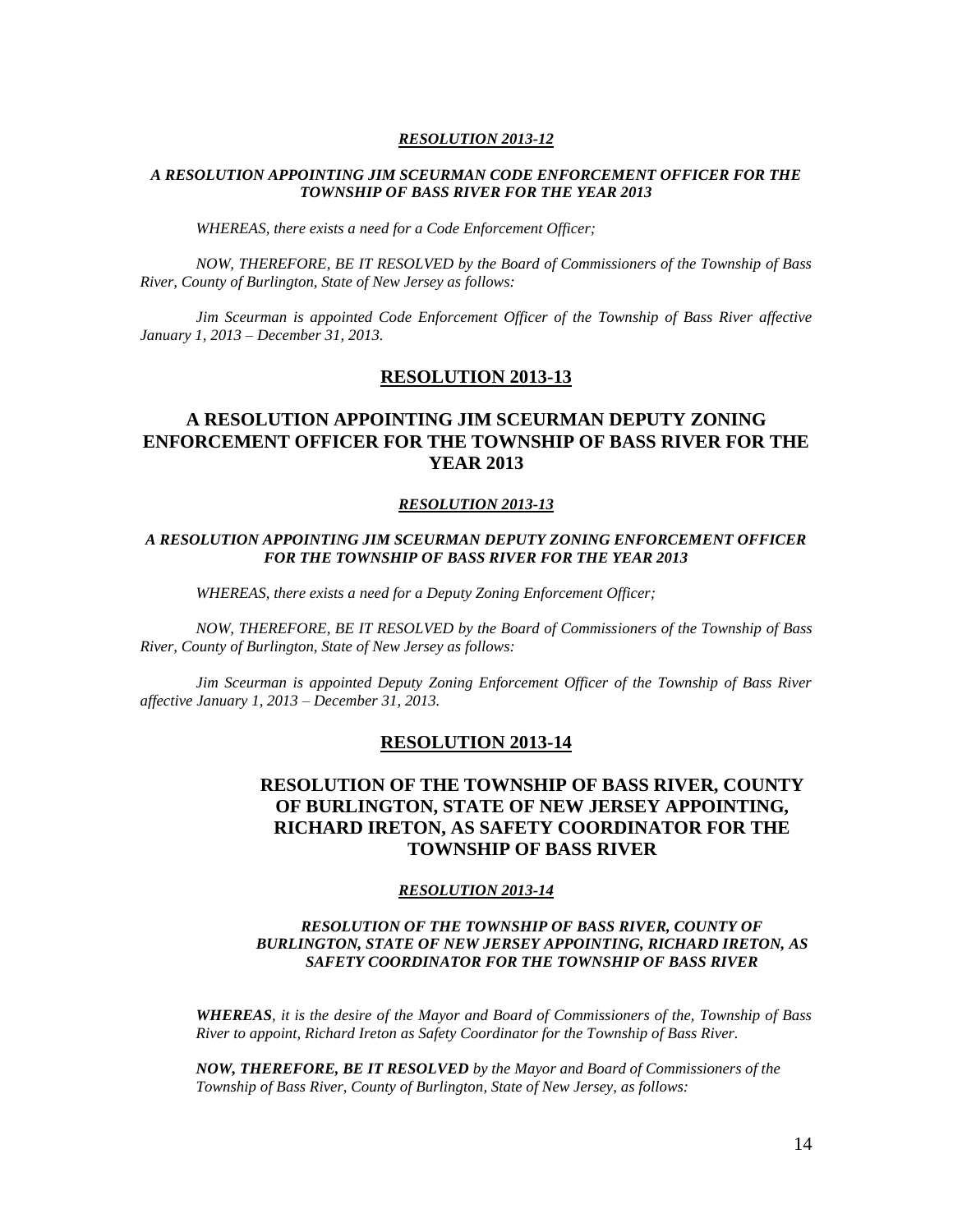- *1. That Richard Ireton be appointed as Safety Coordinator for the term of one year, commencing, January 1, 2013 and ending December 31, 2013.*
- *2. That a certified copy of this resolution shall be forwarded to the Burlington County Joint Insurance Fund.*

# **A RESOLUTION AUTHORIZING THE TAX ASSESSOR TO FILE APPEALS WITH THE BURLINGTON COUNTY BOARD OF TAXATION**

#### *RESOLUTION 2013-15*

### *A RESOLUTION AUTHORIZING THE TAX ASSESSOR TO FILE APPEALS WITH THE BURLINGTON COUNTY BOARD OF TAXATION*

*WHEREAS, statutory provision is made for review and correction of errors prior to certification of an assessment list; and*

*WHEREAS, provision is also allowed for the discovery and correction of errors after establishment of tax rate; and*

*WHEREAS, changes in property ownership at times necessitates adjustments in veterans and/or senior citizens deductions allowed on the assessment list; and*

*SHEREAS, responsibility for maintenance and correction of the assessment list rests with the local assessor subject to laws and regulations; and*

*NOW, THEREFORE, BE IT RESOLVED by the Board of Commissioners of the Township of Bass River that the Assessor fulfilling the duties and requirements of this office, be authorized to file with the Burlington County Board of Taxation such appeal as may be necessary to maintain accuracy and equality in the assessment list of Bass River Township.*

*BE IT FURTHER RESOLVED that the Township Attorney is hereby authorized to execute Stipulations of Settlement on behalf of the Municipality.*

*BE IT FURTHER RESOLVED that a certified copy of this resolution accompany any appeal filed by the Assessor with the Burlington County Board of Taxation.*

## **RESOLUTION 2013-16**

# **A RESOLUTION OF THE TOWNSHIP OF BASS RIVER ESTABLISHING INTEREST RATE ON DELINQUENT TAXES AND MUNICIPAL CHARGES FOR THE YEAR 2013**

#### *RESOLUTION 2013-16*

### *A RESOLUTION OF THE TOWNSHIP OF BASS RIVER ESTABLISHING INTEREST RATE ON DELINQUENT TAXES AND MUNICIPAL CHARGES FOR THE YEAR 2013*

*WHEREAS, NJS 54:4-67 permits a municipality to establish interest rates for tax delinquencies and all municipal charges; and*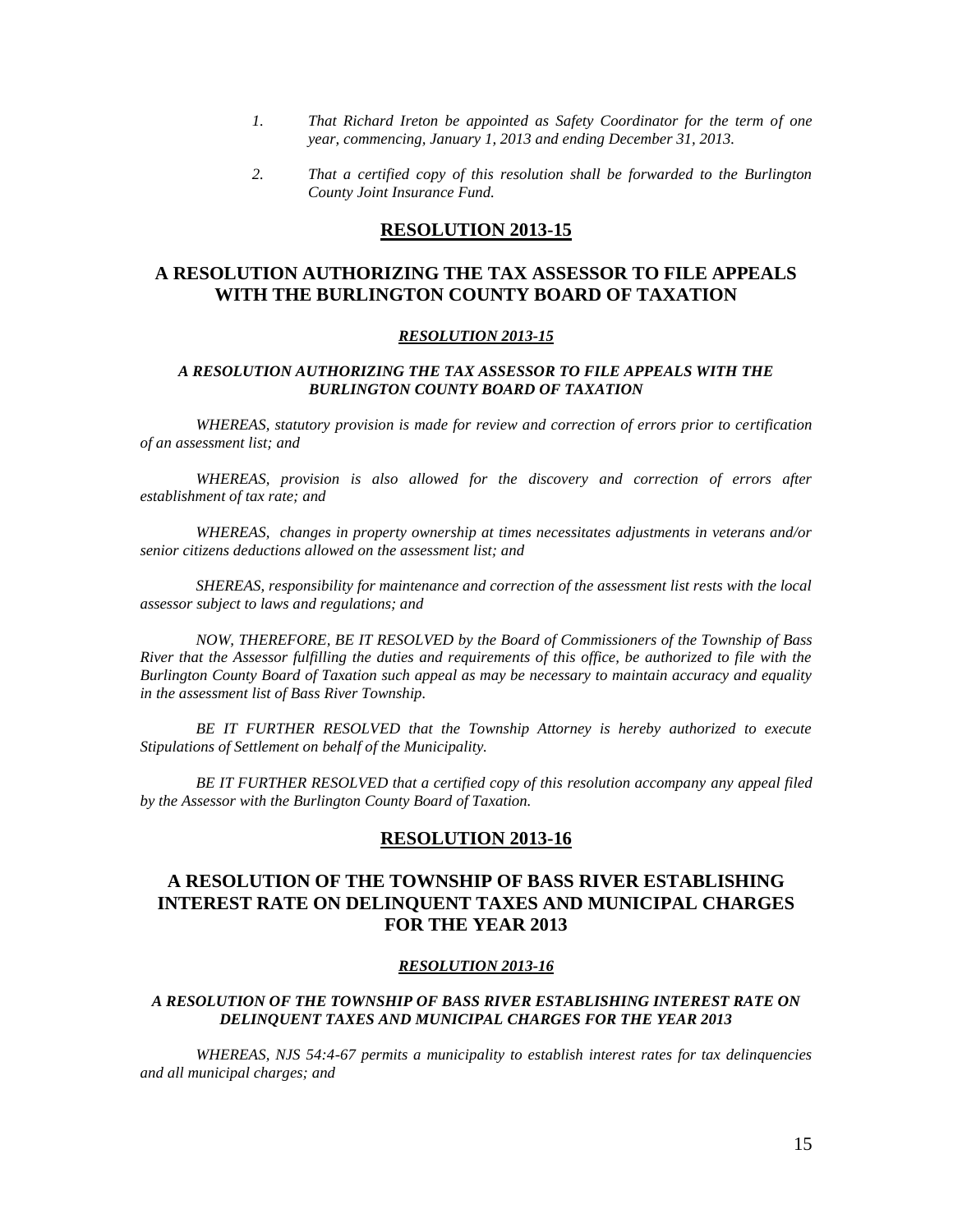*NOW, THEREFORE, BE IT RESOLVED by the Board of Commissioners of the Township of Bass River, County of Burlington, State of New Jersey, as follows:*

*Pursuant to NJS 54:4-67, the rate charged upon delinquencies for real property taxes or other municipal charges commencing after the tenth calendar day following the date upon which the same became payable shall be eight (8%) percent per annum of the first \$1,500.00 or delinquency and eighteen (18%) percent per annum on any amount in access of \$1,500.00. Additionally, any taxpayer with a delinquency in excess of \$10,000.00 who fails to pay the delinquency prior to the end of the calendar year shall be assessed a penalty of six (6%) percent on the amount of delinquency. Furthermore, "delinquency" is not defined as in the amendments of NJS 54:4-67, and is to be calculated on the sum of all taxed form year to year. These rates shall remain in force for the calendar year 2013.*

## **RESOLUTION 2013-17**

## **A RESOLUTION ESTABLISHING INTEREST RATES FOR 2013**

#### *RESOLUTION 2013-17*

*WHEREAS, there exists a need for various Township bank accounts to be established for the following purposes:*

- *A. Any Trust Account*
- *B. For deposit of monies received for dog licenses*
- *C. For current account*
- *D. For payroll account*
- *E. For deposit of unemployment withholding funds; and*

*WHEREAS, arrangements must be made for the depository for said funds and signatories for checks and said account;*

*NOW, THEREFORE, BE IT RESOLVED by the Township of Bass River, County of Burlington, State of New Jersey as follows:*

*1. Any bank located within the State of New Jersey, including but not limited to Bank of America, T.D. Bank and Sun Bank, holding appropriate certification under the Government Unit Depository Protection Act (GUPDA) be and hereby is designated as the depository for funds for any of the purposes set forth above; and*

*BE IT FURTHER RESOLVED that Deborah Buzby-Cope, Nicholas Capriglione, Louis Bourguignon, Amanda Somes, Clerk and the Chief Financial Officer shall be authorized to sign all checks from accounts established pursuant to this Resolution.*

### **RESOLUTION 2013-18**

## **A RESOLUTION APPOINTING STEVE POTTER AS WATERFRONT MANAGER FOR THE TOWNSHIP OF BASS RIVER FOR THE YEAR 2013**

#### *RESOLUTION 2013-18*

### *A RESOLUTION APPOINTING STEVE POTTER AS WATERFRONT MANAGER FOR THE TOWNSHIP OF BASS RIVER FOR THE YEAR 2013*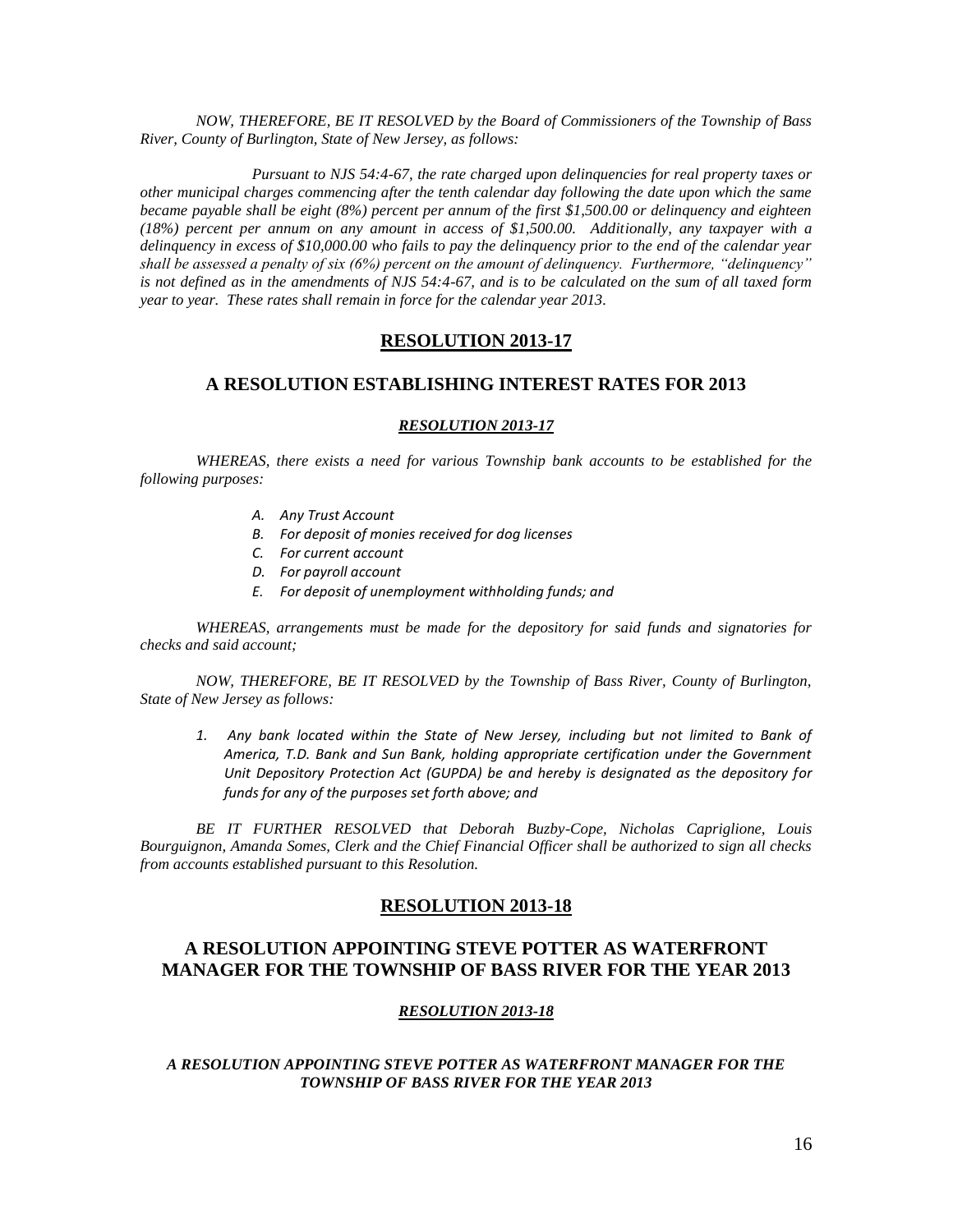*WHEREAS, there exists a need for a Waterfront Manager;*

*NOW, THEREFORE, BE IT RESOLVED by the Board of Commissioners of the Township of Bass River, County of Burlington, State of New Jersey as follows:*

*Steve Potter is appointed Waterfront Manager of the Township of Bass River affective January 1, 2013 – December 31, 2013.*

#### **RESOLUTION 2013-19**

## **A RESOLUTION APPOINTING JAY HAINES AS ZONING OFFICIAL FOR THE TOWNSHIP OF BASS RIVER FOR THE YEAR 2013**

#### *RESOLUTION 2013-19*

### *A RESOLUTION APPOINTING JAY HAINES AS ZONING OFFICIAL FOR THE TOWNSHIP OF BASS RIVER FOR THE YEAR 2013*

*WHEREAS, there exists a need for a Zoning Official;*

*NOW, THEREFORE, BE IT RESOLVED by the Board of Commissioners of the Township of Bass River, County of Burlington, State of New Jersey as follows:*

*Jay Haines is appointed Zoning Official of the Township of Bass River affective January 1, 2013 – December 31, 2013.*

The motion was made by Commissioner Bourguignon, seconded by Deputy Mayor Capriglione to approve Resolutions 2013-05 – 2013-19. Votes: Cope–Yes, Capriglione-Yes, Bourguignon-Yes. All in favor and Resolutions 2013-05 – 2013-19 were hereby approved.

## **RESOLUTION 2013-20**

## **A RESOLUTION APPOINTING AN EMERGENCY MANAGEMENT COORDINATOR**

The motion was made by Commissioner Bourguignon, seconded by Deputy Mayor Capriglione to approve Resolution 2013-20. Votes: Cope–Abstain, Capriglione-Yes, Bourguignon-Yes. All in favor and Resolution 2013-20 was hereby approved.

#### *RESOLUTION 2013-20*

#### *A RESOLUTION APPOINTING AN EMERGENCY MANAGEMENT COORDINATOR*

*WHEREAS, there exists a need for an Emergency Management Coordinator for the Township of Bass River;*

*NOW, THEREFORE, BE IT RESOLVED that David Cope be and hereby is appointed Emergency Management Coordinator for a term of 3 years, effective as of January 1, 2013.*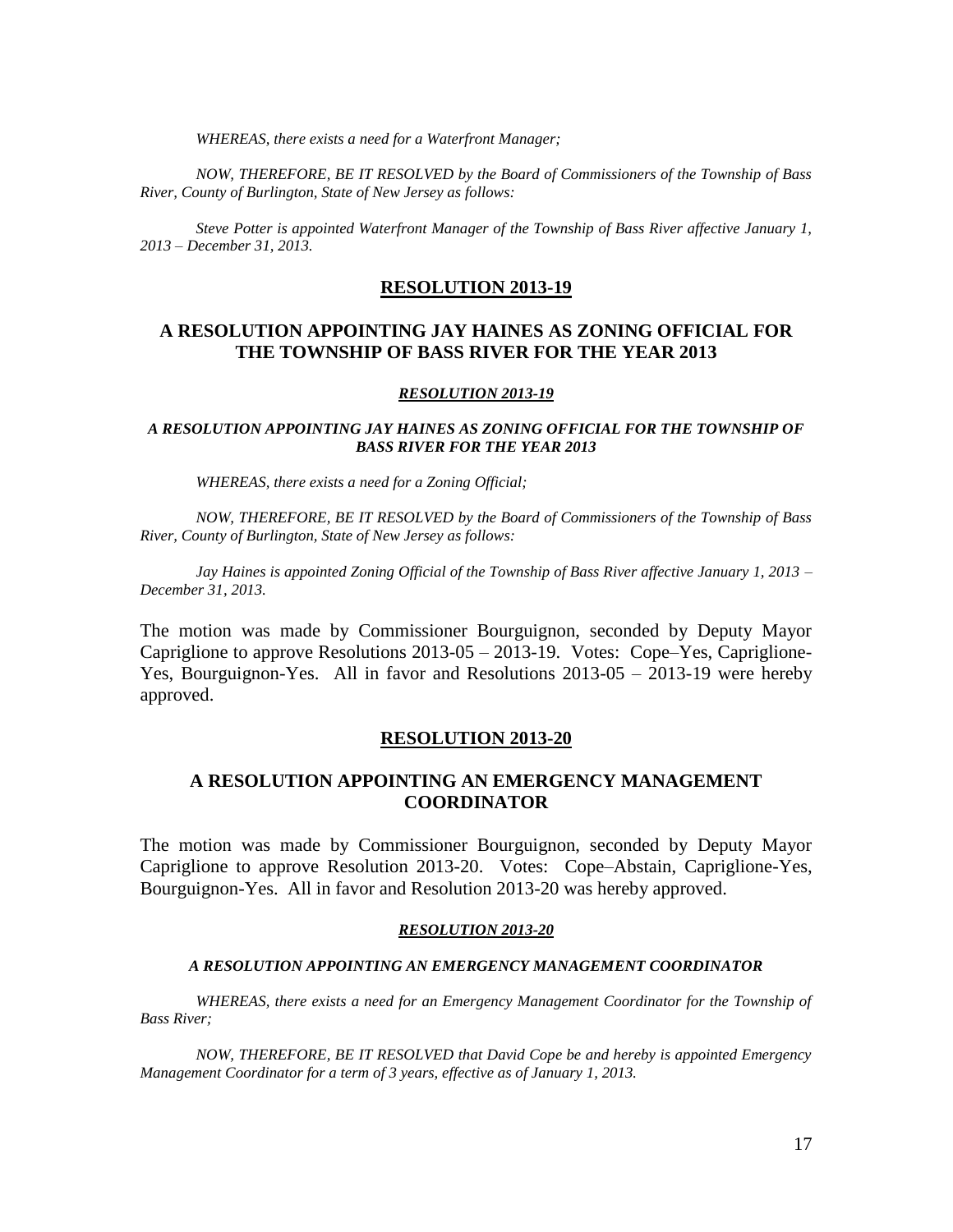# **A RESOLUTION APPOINTING AMANDA S. SOMES, RMC AS PUBLIC AGENCY COMPLIANCE OFFICER (P.A.C.O.) FOR THE TOWNSHIP OF BASS RIVER FOR THE YEAR 2013**

#### *RESOLUTION 2013-21*

### *A RESOLUTION APPOINTING AMANDA S. SOMES, RMC AS PUBLIC AGENCY COMPLIANCE OFFICER (P.A.C.O.) FOR THE TOWNSHIP OF BASS RIVER FOR THE YEAR 2013*

*WHEREAS, New Jersey State Statutes provide that an official must be appointed for the purpose of overseeing Equal Employment Opportunity Compliance for all contracts executed by the Township of Bass River; and*

*NOW, THEREFORE, BE IT RESOLVED by the Board of Commissioners of the Township of Bass River, County of Burlington, State of New Jersey, as follows:*

*SECTION 1: Amanda S. Somes, RMC is hereby appointed as the designated Public Agency Compliance Office (P.A.C.O.) for the Township of Bass River.*

*SECTION 2: A copy of this resolution be submitted to the Division of Public Contract Equal Opportunity Compliance.*

## **RESOLUTION 2013-22**

# **RISK MANAGEMENT CONSULTANT**

## **BURLINGTON COUNTY MUNICIPAL JOINT INSURANCE FUND**

#### *RESOLUTION 2013-22*

#### *RISK MANAGEMENT CONSULTANT*

#### *BURLINGTON COUNTY MUNICIPAL JOINT INSURANCE FUND*

*WHEREAS, the Governing Body of Bass River Township is a member of the Burlington County Municipal Joint Insurance Fund, a self insurance pooling fund, and;*

*WHEREAS, the Bylaws of said Fund allow each municipality to appoint a RISK MANAGEMENT CONSULTANT to perform various professional services as detailed in the Bylaws and;*

*WHEREAS, the Bylaws indicate a fee not to exceed six percent (6%) of the municipal assessment which expenditure represents reasonable compensation for the services required and was included in the cost considered by the governing body and;*

*WHEREAS, NJSA 40A:11-5 (1) (m), specifically exempts the hiring of insurance consultants from competitive bidding as an extraordinary unspecifiable service; and*

*WHEREAS, the experience, knowledge of public insurance and risk management issues and judgmental nature required of a Risk Management Consultant's are clearly an extraordinary unspecifiable service which therefore render competitive bidding impractical;*

*NOW THEREFORE, be it resolved that the governing body of Bass River Township does hereby appoint Mike Avalon as its Risk Management Consultant in accordance with 40A:11-5 and;*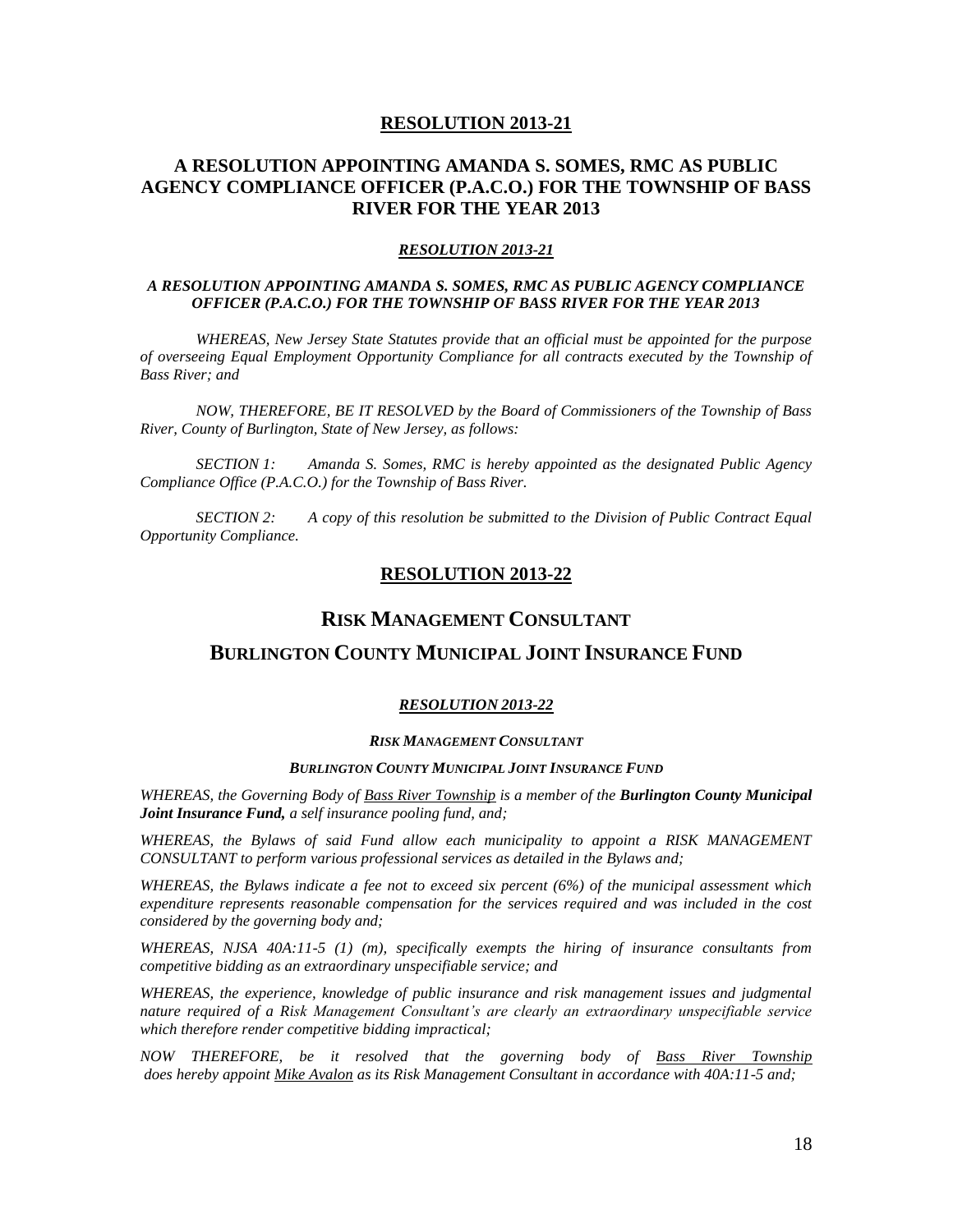*BE IT FURTHER RESOLVED that the governing body is hereby authorized and directed to execute the Consultant's Agreement annexed hereto and to cause a notice of this decision to be published according to NJSA 40A:11-5 (1), (a), (i).*

## **RESOLUTION 2013-23**

# **RESOLUTION OF THE TOWNSHIP OF BASS RIVER, COUNT OF BURLINGTON, STATE OF NEW JERSEY APPOINTING T. RICHARD BETHEA AS FUND COMMISSIONER AND RICHARD IRETON AS ALTERNATE FUND COMMISSIONER OF THE BURLINGTON COUNTY JIF FOR THE TOWNSHIP OF BASS RIVER**

### *RESOLUTION 2013-23*

### *RESOLUTION OF THE TOWNSHIP OF BASS RIVER, COUNTY OF BURLINGTON, STATE OF NEW JERSEY APPOINTING T. RICHARD BETHEA AS FUND COMMISSIONER AND RICHARD IRETON AS ALTERNATE FUND COMMISSIONER OF THE BURLINGTON COUNTY JIF FOR THE TOWNSHIP OF BASS RIVER*

*WHEREAS, it is the desire of the Mayor and Board of Commissioners of the, Township of Bass River to appoint T. Richard Bethea as Fund Commissioner and Richard Ireton as Alternate Fund Commissioner of the Burlington County JIF for the Township of Bass River.*

*NOW, THEREFORE, BE IT RESOLVED by the Mayor and Board of Commissioners of the Township of Bass River, County of Burlington, State of New Jersey, as follows:*

- *1. That T. Richard Bethea be appointed as Fund Commissioner of the Burlington County JIF for the term of one year, commencing, January 1, 2013 and ending December 31, 2013.*
- *3. That Richard Ireton be appointed as Alternate Fund Commissioner of the Burlington County JIF for the term of one year, commencing, January 1, 2013 and ending December 31, 2013.*
- *4. That a certified copy of this resolution shall be forwarded to the Burlington County Joint Insurance Fund.*

The motion was made by Commissioner Bourguignon, seconded by Deputy Mayor Capriglione to approve Resolutions 2013-21 – 2013-23. Votes: Cope–Yes, Capriglione-Yes, Bourguignon-Yes. All in favor and Resolutions 2013-21 – 2013-23 were hereby approved.

## **RESOLUTION 2013-24**

# **A RESOLUTION WAIVING VARIOUS MUNICIPAL FEES TO REPAIR PROPERTY DAMAGE FROM SUPER STORM SANDY BURLINGTON COUNTY JIF FOR THE TOWNSHIP OF BASS RIVER**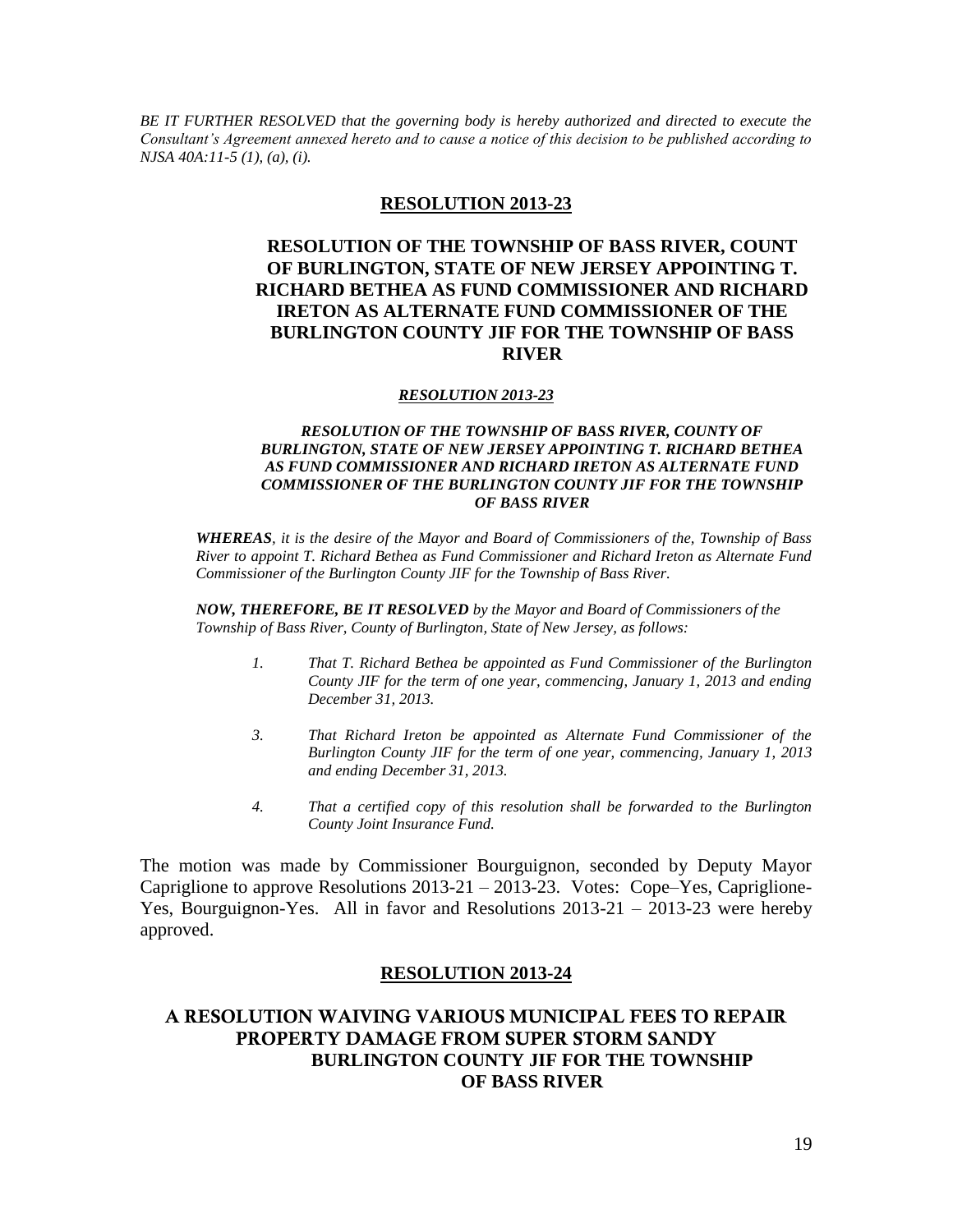The motion was made by Commissioner Bourguignon, seconded by Deputy Mayor Capriglione to approve Resolution 2013-24. Votes: Cope–Yes, Capriglione-Yes, Bourguignon-Yes. All in favor and Resolution 2013-24 was hereby approved.

#### *RESOLUTION 2013-24*

#### *A RESOLUTION WAIVING VARIOUS MUNICIPAL FEES TO REPAIR PROPERTY DAMAGE FROM SUPER STORM SANDY*

*WHEREAS, beginning on October 28, 2012, and continuing through October 30, 2012, Super Storm Sandy struck the state of New Jersey with high winds and torrential rains; and*

*WHEREAS, Sandy produced unprecedented severe weather conditions, including enormous storm surges and devastating flooding; and*

*WHEREAS, Sandy has caused over seven million dollars in property damage to the Township of Bass River; and* 

*WHEREAS, the Bass River Township Commissioners believe that it is necessary to take action to help the citizens of the Township with the financial strain of the devastation from Sandy; and*

*WHEREAS, many property owners in the Township of Bass River have experienced substantial damage as a result of Super Storm Sandy; and* 

*WHEREAS, many property owners will need to obtain permits and inspections to repair the damage caused by Super Storm Sandy; and*

*WHEREAS, the State of New Jersey will waive its State permit surcharge fees pursuant to N.J.A.C. 5:23-4.19(b) if the Township waives its municipal fees for permits and inspections to repair damage from Super Storm Sandy; and* 

*WHEREAS, many property owners will also need to pay fees relative to zoning, to repair damage sustained from Super Storm Sandy; and* 

*WHEREAS, the waiver of fees would only apply to the repair of storm damaged structures and not to the fees associated with the replacement of demolished structures; and*

*WHEREAS, the Township of Bass River wishes to memorialize the waiver of Township fees for permits and inspections of emergency repair damage from Super Storm Sandy upon proof from the property owner or its designee that the repair work is related to damage from Super Storm Sandy, which will also permit the waiver of the State permit surcharge fees. Waiver of these fees shall be effective from January 7, 2013 until January 31, 2013.*

*WHEREAS, the Township of Bass River wishes to memorialize the waiver of Township fees relative to zoning procedures upon proof from the property owner or its designee that the work is related to Super Storm Sandy. Waiver of these fees shall be effective from January 7, 2013 to January 31, 2013.*

*NOW, THEREFORE, BE IT RESOLVED, by the Bass River Township Board of Commissioners as follows:*

*1. That the Board of Commissioners does hereby authorize the Construction Official to waive the Bass River Township fees for permits and inspections to repair damage from Super Storm Sandy upon proof from the property owner or its designee that the repair is related to damage caused by Super Storm Sandy. This waiver of fees for permits and inspections shall be effective from January 7, 2013 to January 31, 2013.*

*2. That the Board of Commissioners does hereby authorize the Township Zoning office to waive fees relative to zoning procedures upon proof from the property owner or its designee that the work to be performed is related to damage caused by Super Storm Sandy. This waiver of fees shall be effective from January 7, 2013 to January 31, 2013.* 

*I hereby certify that the foregoing Resolution was duly adopted at a regular meeting of the Bass River Township Board of Commissions held on the 7th day of January, 2013.*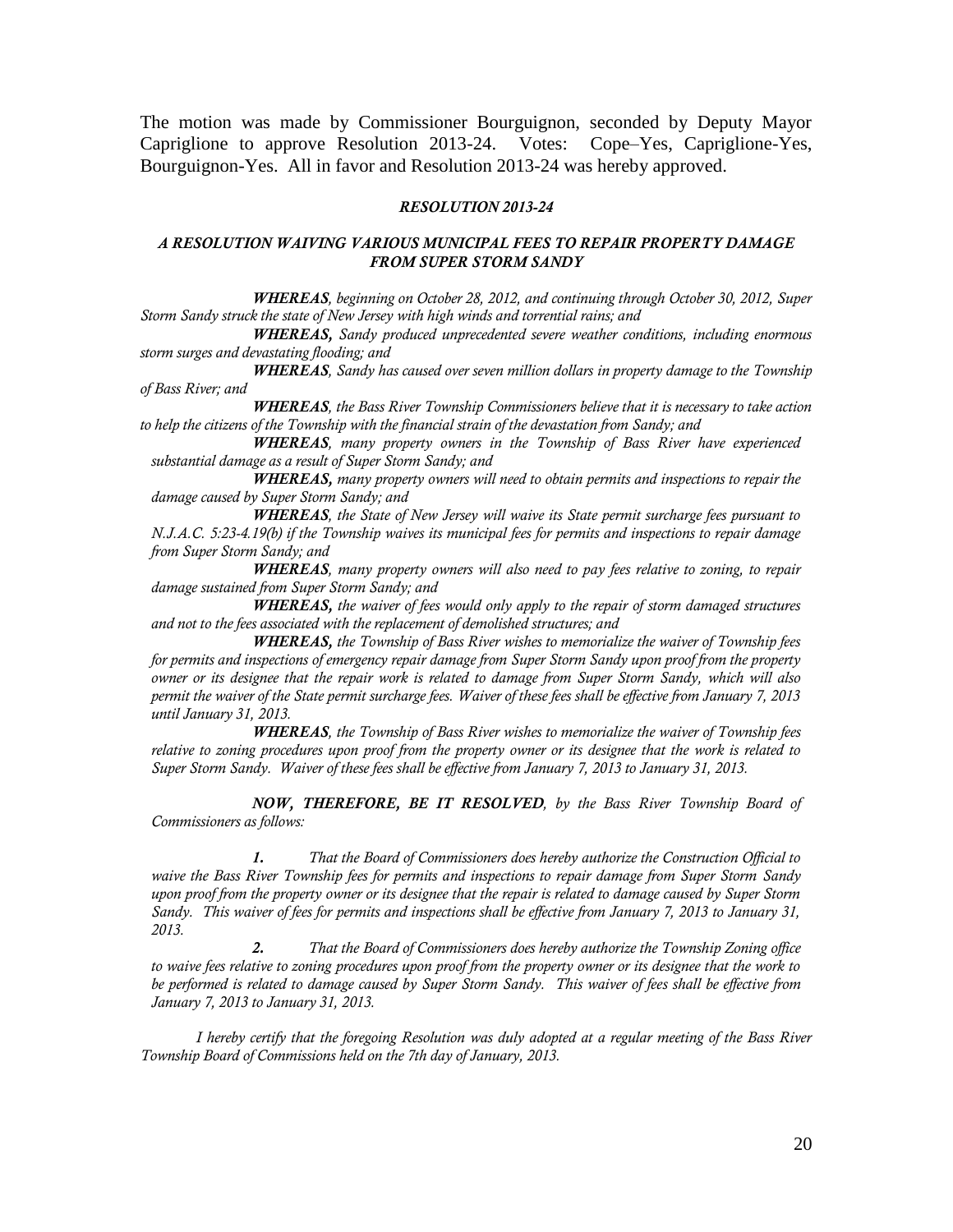# **ORDINANCE 2013-01**

## **AN ORDINANCE OF THE TOWNSHIP OF BASS RIVER AMENDING CHAPTER 5.08 OF THE REVISED ORDINANCES OF BASS RIVER TOWNSHIP**

Commissioner Bourguignon made the motion to introduce Ordinance 2013-01 upon first reading by title. The motion was seconded by Deputy Mayor Capriglione. Votes: Cope-Yes, Capriglione-Yes, Bourguignon-Yes. All in favor and Ordinance 2013-01 was hereby approved upon first reading by title only. Second reading and public hearing scheduled for the February regular meeting.

# *Ordinance 2013-01*

# *AN ORDINANCE OF THE TOWNSHIP OF BASS RIVER AMENDING CHAPTER 5.08 OF THE REVISED ORDINANCES OF BASS RIVER TOWNSHIP*

*WHEREAS, the Bass River Township Board of Commissioners finds that there is a need to modify the Bass River Township Code provisions as they currently exist under Chapter 5.08 of the revised Township Ordinances which are applicable to Junkyards; and*

*WHEREAS, the Bass River Township Board of Commissioners finds that the annual junkyard licensing application deadline of April 1st requires that testing of monitoring wells for ground water testing be performed at the junkyards during the spring months. This causes groundwater sample analysis to annually be in excess of New Jersey drinking water standards upon initial testing. Upon resampling and testing, as permitted under Section 5.08.040(B)6, the monitoring wells are found to be in compliance with NJDEP standards. This series of events occurs annually and costs the junkyard owners and the Township unnecessary expense; and*

*WHEREAS, it has been brought to the attention of the Township Board of Commissioners by the State Bureau of Fire Code Enforcement of changes and updates to the New Jersey Uniform Fire Code and necessity of compliance with same by all junkyard licensees;*

*NOW, THEREFORE, BE IT RESOLVED by the Bass River Township Board of Commissioners that Bass River Township Code Section 5.08.040A "License and application requirements" be and is hereby amended to read: "Any person, entity or junk dealer who shall own, operate or maintain any junkyard shall apply for a license from the governing body of the Township on or before July 1st of each year, commencing with July 1, 2013."*

*BE IT FURTHER RESOLVED by the Bass River Township Board of Commissioners that Bass River Township Code Section 5.080.040E be and is hereby amended to read: "Any license granted by the Township under this Chapter shall expire*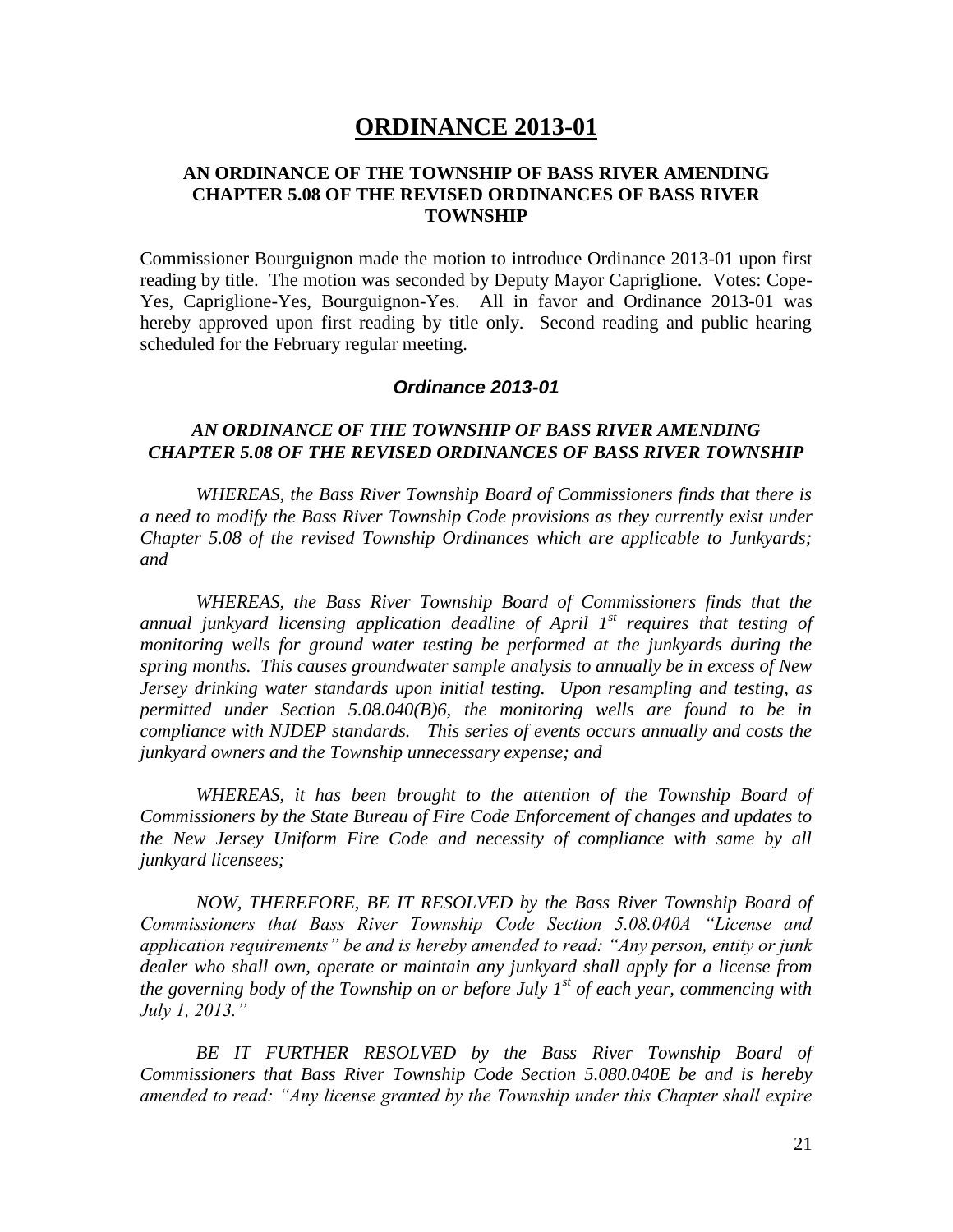*on the 30th day of June following issuance of the license, except as provided in Section 5.08.060 of this Chapter."* 

*BE IT FURTHER RESOLVED by the Bass River Township Board of Commissioners that the Bass River Township Code Section 5.08.050I "Regulations" be and is hereby amended to read:* 

- *1. The licensee shall at all times comply with the standards, rules and regulations set forth in the New Jersey Uniform Fire Code and all amendments and supplements thereto, a copy of which can be obtained through the State Department of Community Affairs, Division of Fire.*
- *2. A currant inspection certificate issued by the NJ Dept. of Community Affairs Division of Fire Safety will be provided with the license application.*
- *3. The licensee shall at all times keep all firefighting equipment, required pursuant to the application process, on the premises in an accessible place and maintained in operating condition. Licensee shall at all times maintain clear and accessible egress and ingress for emergency vehicles. The following minimum equipment for fire safety shall be maintained and accessible to employees during junkyard operations:*
	- *a. Portable fire extinguisher rated for class A/B/C fires.*
	- *b. Telephone, labeled with the 9-1-1 dialing number for emergencies."*

*All ordinances or parts of ordinances inconsistent herewith are repealed to the extent of such inconsistency.*

# APPROVAL OF BILLS LIST:

The motion was made by Mayor Cope to approve payment of the bills in the amount of \$188,318.56. The motion was seconded by Commissioner Bourguignon to approve bills for payment. Votes: Cope –Yes, Capriglione-Yes, Bourguignon-Yes. All in favor and bills were ordered paid.

| LORI TEDESCO SINGLEY   | 15063 | 1000.00   |
|------------------------|-------|-----------|
| LORI TEDESCO SINGLEY   | 15064 | 1000.00   |
| MARK H. WURST          | 15065 | 675.00    |
| BASS RIVER BD OF ED    | 15066 | 103247.83 |
| A T & T                | 15067 | 48.28     |
| FLOWERS BY P.J.        | 15068 | 223.63    |
| ACUA                   | 15069 | 613.00    |
| VERIZON                | 15070 | 354.89    |
| WEX BANK               | 15071 | 979.00    |
| A T & T                | 15072 | 67.19     |
| A T & T                | 15073 | 142.78    |
| DELTRONICS CORPORATION | 15074 | 11333.00  |
| ATLANTIC CITY ELECTRIC | 15075 | 2103.26   |
|                        |       |           |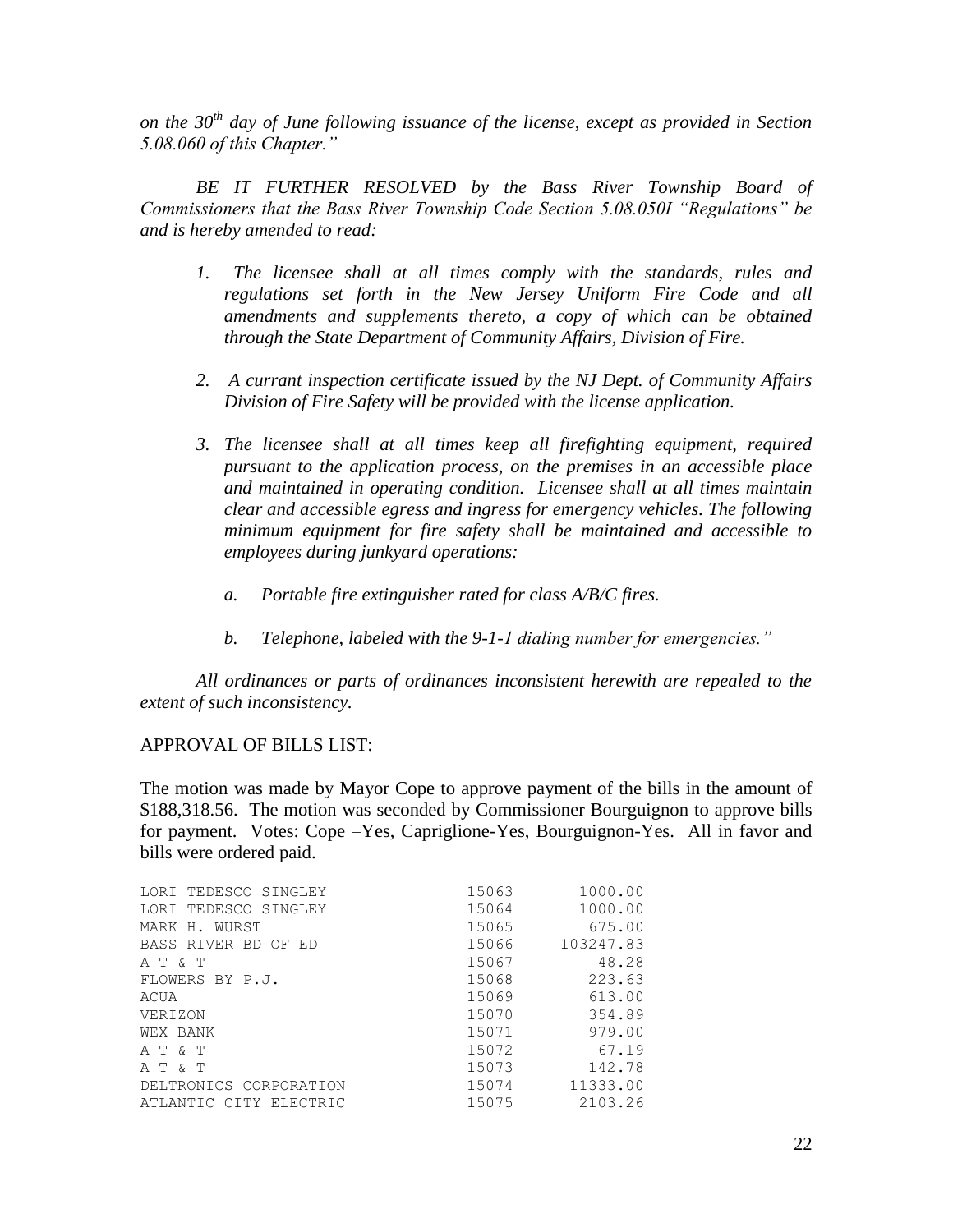BASS RIVER PAYROLL ACCOUNT 121312 20128.38

| <b>Transformation Enterprises</b>   | Roll-Off Service Nov. 2012           | 5,189.00 |
|-------------------------------------|--------------------------------------|----------|
| Lorco Petroleum                     | Oil Water Disposal                   | 97.5     |
| The Press of A.C.                   | Legals--Ordinance & Tax Sale         | 253.08   |
| Life Savers                         | Pediatric Electrode Pads for AED     | 99       |
| J.A. Tree Service                   | Tree Removal Oak Ave. Park           | 590      |
| Amanda Somes                        | Reimbursement of Refreshment Dec.    | 171.65   |
| Shiffler Equipment                  | Clamps--Court                        | 128.8    |
| <b>Office Basics</b>                | <b>Office Supplies</b>               | 124.3    |
| <b>AK Industries</b>                | Repair Parts for 327 Ash Road Septic | 263.49   |
| Motorola c/o Wireless Electron.     | Minitor & Wrty.-- Fire Co.           | 1126     |
| QC Labs                             | <b>Water Test Fire House</b>         | 69.5     |
| NJ Press Media                      | Legals--Tax List                     | 52       |
| Hasler                              | Postage Meter--ACH Annual Fee        | 50       |
| <b>East River Energy</b>            | Heating Oil--42 E. Greenbush         | 1,397.32 |
| <b>Beacons</b>                      | Legals--Tax List 12/6/12             | 33.32    |
| NJ State League of Municipalities   | 2013 Membership Dues                 | 257      |
| Language Services                   | <b>Court Telephonic Charges</b>      | 23.1     |
| <b>Trish Home Center</b>            | <b>Supplies</b>                      | 17.97    |
| <b>Trish Home Center</b>            | <b>WD40</b>                          | 7.18     |
| Firefighter One                     | Replacement Parka PO 4162            | 305      |
| Allus                               | <b>Computer Repair--Clerk</b>        | 85       |
| Treasurer, Pinelands Municipal      | 2013 Annual Dues--Mayor              | 100      |
| <b>Office Basics</b>                | Ink Cartridges                       | 85.39    |
| <b>MGS Propane</b>                  | Town Hall Propane Delivery           | 194.98   |
| <b>Beacons</b>                      | Legals--3 Resolutions                | 140      |
| Wayne Walker                        | Dive Suit Repair                     | 128.75   |
| <b>Trish Home Center</b>            | <b>Supplies</b>                      | 49.57    |
| <b>American Diving Supply</b>       | Dry Suite                            | 2,798.00 |
| Registrar's Association of NJ       | <b>Association Seminar</b>           | 74       |
| <b>Universal Computing Services</b> | <b>Message Mailers--Court</b>        | 255.2    |
| Deer Park Direct                    | Water--12/14                         | 15.1     |
| W.B. Mason                          | Copy Paper                           | 185.94   |
| <b>MGL Printing Solutions</b>       | Signature Stamp--Finance             | 43       |
| Jerry's Diesel                      | Repairs Ford F450                    | 199.8    |
| <b>Verizon Wireless</b>             | <b>Cell Phones</b>                   | 134.56   |
| South Jersey Water Test             | Water Test--Offshore/Landfill        | 1265     |
| George Emmer                        | Conflict Public Defender 12/17/12    | 500      |
| Kevin Quinlan                       | Public Defender 12/17/12             | 500      |
| <b>Burlington County Clerk</b>      | Recording of Tax Liens               | 56       |
| Comcast                             | Service 12/19-1/18                   | 102.2    |
| Kowalski Tire                       | Tire Dumpster Pick Up (2)            | 1150     |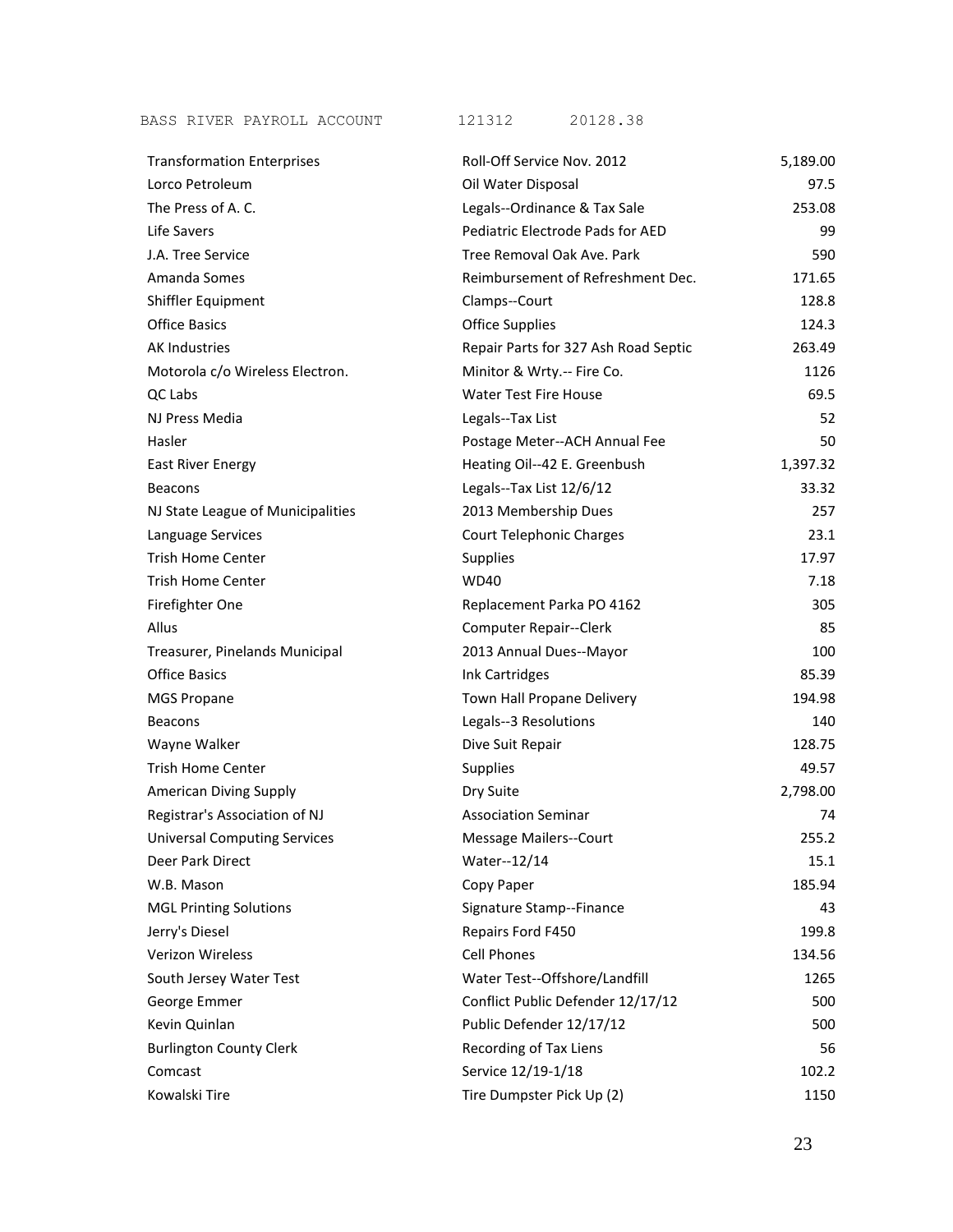| Peter Lange                        | Legal Services 4th Qtr.             | 4702.5  |
|------------------------------------|-------------------------------------|---------|
| Russell Cherkos, Esq.              | Prosecutor                          | 1500    |
| Eagleswood Township                | SSA--CFO Services Dec.              | 1000    |
| Peggy Beck                         | Notary Recert.                      | 40      |
| Dave's Septic                      | Pump Out 103 Jericho Rd.            | 435     |
| Richard Ireton                     | Mileage 4th Qtr.                    | 107     |
| <b>CASA Payroll</b>                | Payroll 12/10 & 12/21               | 495.7   |
| Animal Capture & Control           | 3rd & 4th Qtrs. Animal Control      | 1872    |
| <b>Office Basics</b>               | Janitorial Supplies                 | 12.34   |
| <b>AC Electric</b>                 | Electric & Street Lighting          | 2575.73 |
| Peggy Beck                         | <b>Bank Mileage</b>                 | 28.56   |
| <b>Burlington County Treasurer</b> | Landfill--Tippining Fees Nov/Dec    | 9455.59 |
| Tuckerton Lumber Co.               | Supplies for Leach field            | 102.78  |
| <b>Office Basics</b>               | <b>Office Supplies</b>              | 34.97   |
| Conway Automotive                  | Parts--Fire Co.                     | 34.97   |
| Tim Lovingham                      | Reimbursement--Halloween Event Park | 806.87  |
| Verizon                            | Telephones Nov/Dec                  | 536.97  |
| The Press of A. C.                 | Legals--Resolutions, Ord. & Notices | 351.03  |
| <b>Burlington County Treasurer</b> | Sample Ballots--Nov. Election       | 347.5   |
| <b>Kluk Consultants</b>            | <b>Engineering Services</b>         | 3593.87 |

REPORTS:

The following reports were noted.

Report of Solicitor Report of Municipal Court Dog Report Report of Safety Coordinator

## PUBLIC COMMENT:

The meeting was open for public comment at 7:51 p.m. upon a motion by Commissioner Bourguignon, seconded by Deputy Mayor Capriglione. All in favor.

Mr. H. Gomez asked if raising his home would affect his assessment. Mayor said that Mr. Gomez should contact Tax Assessor to discuss.

Mr. H. Bourguignon asked if riparian right are being affects and is the State going to request more money.

Mr. L. Assur asked about the FEMA meeting in Little Egg Harbor Township.